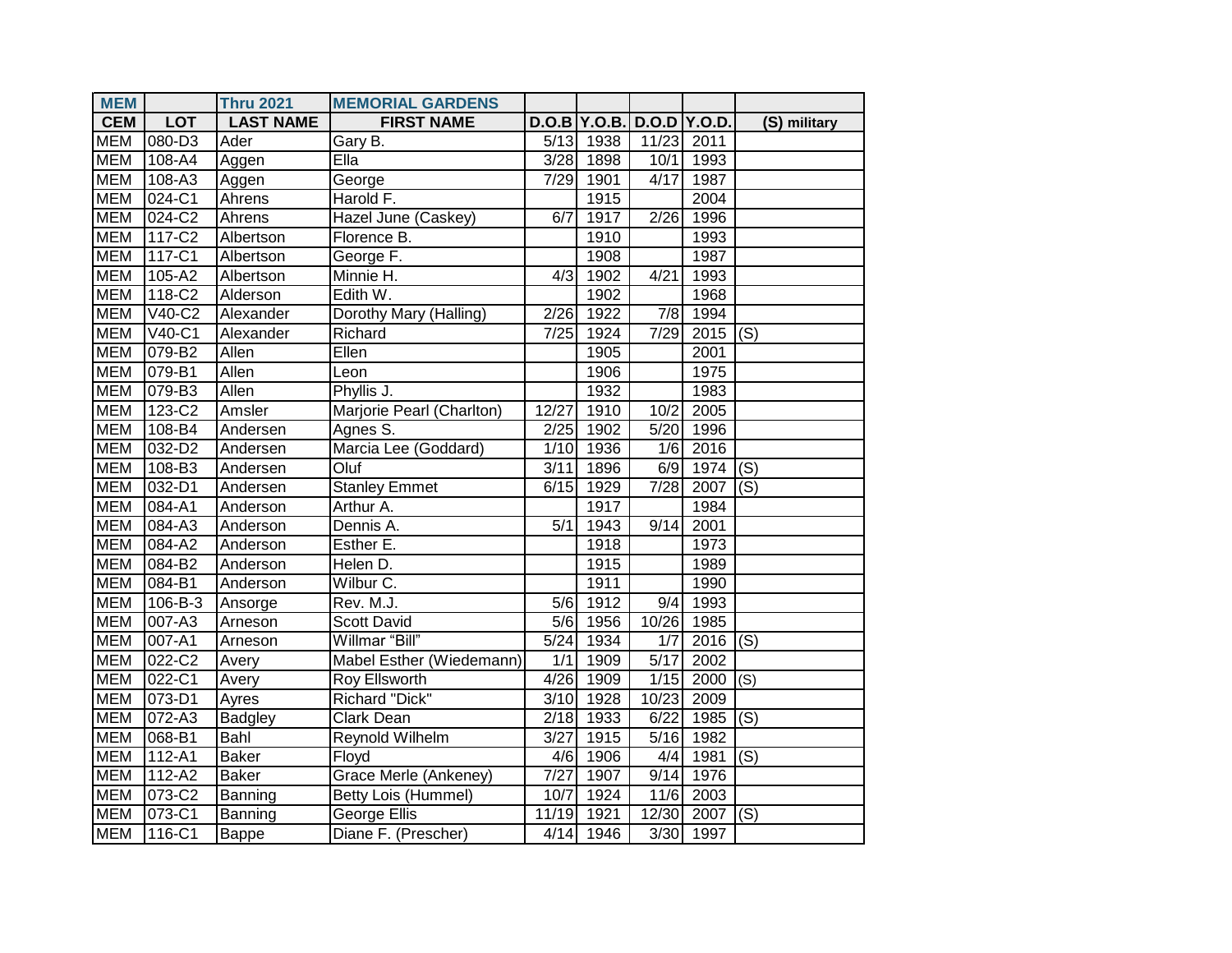| <b>MEM</b> | 063-D1               | Barber           | Dale W.                    | 1/11              | 1922 |                  | 11/19 1993 |                           |
|------------|----------------------|------------------|----------------------------|-------------------|------|------------------|------------|---------------------------|
| <b>MEM</b> | $063 - D2$           | <b>Barber</b>    | Deltha Pearl (Olson)       | 9/9               | 1924 | 7/24             | 2007       |                           |
| <b>MEM</b> | 103-D2               | <b>Barlow</b>    | Dorothy A. (Smith)         | 12/20             | 1902 | 5/2              | 1984       |                           |
| <b>MEM</b> | 103-D1               | <b>Barlow</b>    | Fred Stephen               | 6/5               | 1888 | 5/25             | 1984       | (S)                       |
| <b>MEM</b> | 027-C3               | <b>Barnes</b>    | Earl Edgar                 | 4/2               | 1907 | 1/11             | 1978       |                           |
| <b>MEM</b> | 027-C4               | <b>Barnes</b>    | Frances Effie (Heidgerken) | 3/11              | 1907 | 10/29            | 2006       |                           |
| <b>MEM</b> | 089-C4               | <b>Barnes</b>    | Jeanette C. (Cooper)       | 1/31              | 1911 | 11/5             | 1998       |                           |
| <b>MEM</b> | 089-C3               | <b>Barnes</b>    | Lauren "Lefty"             | $\overline{1}/30$ | 1906 | 9/16             | 1994       |                           |
| <b>MEM</b> | $126-D3$             | <b>Barnett</b>   | Geneva A. (Stueve)         | 3/19              | 1934 | 11/2             | 2019       |                           |
| <b>MEM</b> | 061-C4               | <b>Barrett</b>   | Ronald Eugene              | 8/4               | 1929 | $\sqrt{7/18}$    | 2009       |                           |
| <b>MEM</b> | 073-D2               | <b>Bass</b>      | James                      | 11/15             | 1945 | 3/12             | 2017       |                           |
| <b>MEM</b> | 127-B2               | <b>Bauer</b>     | Clara K. (Clausen)         |                   | 1891 |                  | 1986       |                           |
| <b>MEM</b> | 127-B1               | Bauer            | Ferdinand E.               |                   | 1888 |                  | 1992       |                           |
| <b>MEM</b> | $130 -\overline{D1}$ | <b>Beatty</b>    | Lester Harold              | 7/8               | 1913 | 5/9              | 1986       | (S)                       |
| <b>MEM</b> | $130 - D2$           | <b>Beatty</b>    | Naomi (Harker)             | 7/2               | 1913 | 3/8              | 1980       |                           |
| <b>MEM</b> | 092-C2               | <b>Beck</b>      | Lois Ann (Reese)           | 4/10              | 1923 | 12/5             | 2015       |                           |
| <b>MEM</b> | 092-C3               | <b>Beck</b>      | <b>Randall Wayne</b>       | 12/4              | 1945 | $\overline{1/2}$ | 1973       | (S)                       |
| <b>MEM</b> | 091-C1               | <b>Beck</b>      | Rudolph Wayne              | 9/27              | 1921 | 10/3             | 2006       | (S)                       |
| <b>MEM</b> | 023-B1               | Bedell           | Jack H.                    | 12/19             | 1923 | 3/23             | 2016       |                           |
| <b>MEM</b> | 023-B2               | <b>Bedell</b>    | Marcia (Dowden)            | 6/14              | 1926 | 11/6             | 2015       |                           |
| <b>MEM</b> | 024-B1               | Bedell           | Virginia V. (Price)        | 6/17              | 1895 | 5/8              | 1975       | (DAR)                     |
| <b>MEM</b> | 024-B2               | Bedell           | <b>Walter Berkley</b>      | 8/7               | 1894 | 3/23             | 1963       | $\overline{(\mathsf{S})}$ |
| <b>MEM</b> | 077-B1               | Belden           | <b>Howard William</b>      | 2/4               | 1913 | 4/27             | 2009       | (S)                       |
| <b>MEM</b> | 077-B4               | Belden           | Laverne Kaiser             | 5/22              | 1916 | 12/14            | 1994       |                           |
| <b>MEM</b> | $117 - A3$           | <b>Bellows</b>   | <b>B.</b> Vinton           |                   | 1915 |                  | 1991       |                           |
| <b>MEM</b> | $117 - A4$           | <b>Bellows</b>   | Evelyn W.                  |                   | 1915 |                  | 1995       |                           |
| <b>MEM</b> | 103-B1               | <b>Benit</b>     | Eldo Meyer                 | 6/29              | 1909 | 5/7              | 1986       | $\overline{(\mathsf{S})}$ |
| <b>MEM</b> | 103-B2               | <b>Benit</b>     | Thelma M (Kruse)           | 10/8              | 1911 | 5/25             | 1968       |                           |
| <b>MEM</b> | 135-D2               | Benson           | Dorothy (Winchester)       | 1/2               | 1921 | 6/25             | 2006       |                           |
| <b>MEM</b> | 134-D1               | Benson           | Paul Vernon                | 4/21              | 1921 | 9/25             | 2011       |                           |
| <b>MEM</b> | 054-B2               | Beyer            | Olive E. (Dinger)          |                   | 1901 |                  | 1991       |                           |
| <b>MEM</b> | 054-B1               | Beyer            | Rev. Edward C.             |                   | 1900 |                  | 1966       |                           |
| <b>MEM</b> | $120 - A1$           | <b>Bienstadt</b> | Mildred (Brooks)           | 2/19              | 1900 |                  | 1978       |                           |
| <b>MEM</b> | 112-A3               | Bierbaum         | Elmer O.                   | 12/31             | 1901 | 6/20             | 1997       |                           |
| <b>MEM</b> | 112-A4               | Bierbaum         | Josephine M.               |                   | 1903 |                  | 1990       |                           |
| <b>MEM</b> | 094-A3               | Biermann         | Ernest C.                  | 2/14              | 1905 | 10/8             | 1979       |                           |
| <b>MEM</b> | 094-A4               | Biermann         | Julia (Havier)             | 6/15              | 1899 | 1/26             | 1986       |                           |
| <b>MEM</b> | 107-B1               | <b>Bisaillon</b> | Douglas A.                 | 9/18              | 1957 | 3/14             | 1979       |                           |
| <b>MEM</b> | 107-A3               | <b>Bisaillon</b> | Lee Allen                  | 10/25             | 1932 |                  | 10/18 2006 |                           |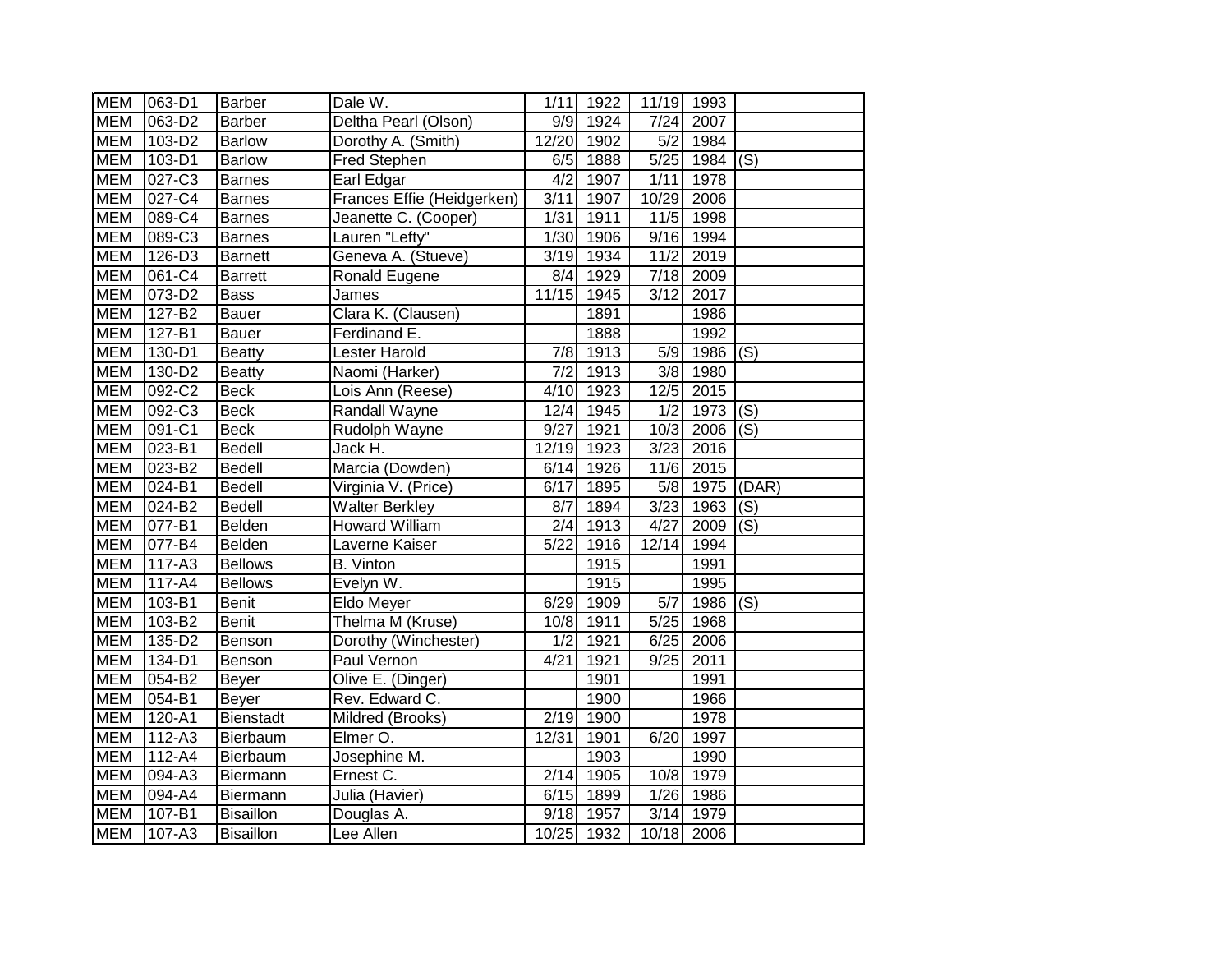| <b>MEM</b> | 107-A2              | <b>Bisaillon</b> | Lila M. (Fink)               |                  | 9/4 1910 | 1/17              | 2004              |                    |
|------------|---------------------|------------------|------------------------------|------------------|----------|-------------------|-------------------|--------------------|
| <b>MEM</b> | 107-A4              | <b>Bisaillon</b> | Shirley (Giffin)             | 1/9              | 1935     | 4/6               | 1995              |                    |
| <b>MEM</b> | $107 - A1$          | <b>Bisaillon</b> | <b>Ted Clifford</b>          | $10/25$          | 1908     | 7/7               | 1985              |                    |
| <b>MEM</b> | 039-A2              | Bockman          | <b>Baby Boy</b>              |                  |          | $\overline{2/10}$ | 1973              | Son of Terry/Nancy |
| <b>MEM</b> | 039-C2              | <b>Bockman</b>   | Martha E.                    |                  | 1886     |                   | 1974              |                    |
| <b>MEM</b> | 039-A1              | Bockman          | Nancy                        | 10/9             | 1945     | 2/21              | 2015              |                    |
| <b>MEM</b> | 039-C1              | Bockman          | <b>William George</b>        | 6/15             | 1886     | 6/5               | 1966              | (S)                |
| <b>MEM</b> | $003 - A1$          | <b>Boers</b>     | <b>Jack Robert</b>           | 6/1              | 1917     | 3/12              | 2007              | (S)                |
| <b>MEM</b> | 003-A2              | <b>Boers</b>     | Lillian Ruth (Ross)          | 6/10             | 1915     | 9/15              | 1997              |                    |
| <b>MEM</b> | 123-A1              | Booton           | Leslie A. Sr.                |                  | 1907     |                   | 1985              |                    |
| <b>MEM</b> | 123-A2              | Booton           | Willis D.                    |                  | 1903     |                   | 1983              | (S)                |
| <b>MEM</b> | 139-C3              | Bornholdt        | <b>Arthur Bernhardt</b>      | 4/20             | 1891     | 12/17             | 1967              | (S)                |
| <b>MEM</b> | 139-C4              | Bornholdt        | Ida M. (Deinema)             | 7/11             | 1891     | 2/12              | 1980              |                    |
| <b>MEM</b> | 028-A2              | Boyd             | Sylvia Pearl (Boyd)          | 1/20             | 1905     | 6/3               | 1987              |                    |
| <b>MEM</b> | 028-A1              | Boyd             | William Arthur               | 4/5              | 1912     | 5/24              | 1964              | (S)                |
| <b>MEM</b> | 086-D3              | <b>Braband</b>   | James Harold                 | 7/19             | 1926     | 6/1               | 2009              | (S)                |
| <b>MEM</b> | $086 - D4$          | <b>Braband</b>   | Loyce Ethel (Lamack)         | 7/2              | 1928     | 3/27              | 2014              |                    |
| <b>MEM</b> | 009-A1              | <b>Bradburn</b>  | <b>William Clarence</b>      | 9/6              | 1906     | 12/31             | 1968              |                    |
| <b>MEM</b> | 009-A2              | <b>Bradburn</b>  | Wyoma                        | 6/9              | 1924     | 2/9               | 2014              |                    |
| <b>MEM</b> | 019-D4              | <b>Braun</b>     | <b>Betty Louise (Hummel)</b> | 10/7             | 1922     | 11/6              | 2003              |                    |
| <b>MEM</b> | 019-D3              | <b>Braun</b>     | Louis E.                     |                  | 1918     |                   | 1992              |                    |
| <b>MEM</b> | 041-A3              | <b>Brink</b>     | H. Wayne                     | 10/10            | 1939     | 2/9               | 2002              |                    |
| <b>MEM</b> | 041-A4              | <b>Brink</b>     | Leanne (Graves)              | 1/4              | 1949     | 8/3               | 2013              |                    |
| <b>MEM</b> | 086-A4              | <b>Brott</b>     | Barbara Jean (Holm)          | 6/19             | 1945     | $\overline{1/7}$  | 2016              |                    |
| <b>MEM</b> | 086-A3              | <b>Brott</b>     | Mervin G.                    | 3/31             | 1929     | 3/2               | 2007              |                    |
| <b>MEM</b> | 070-C2              | <b>Brown</b>     | Esther Helen (Bisbee)        | 7/17             | 1917     | 7/26              | $\overline{20}11$ |                    |
| <b>MEM</b> | 019-A1              | <b>Brown</b>     | Grace                        | 6/14             | 1880     | 5/31              | 1977              |                    |
| <b>MEM</b> | 088-D2              | <b>Brown</b>     | Mae M.                       | 12/20            | 1904     | 4/25              | 2006              |                    |
| <b>MEM</b> | 088-C1              | <b>Brown</b>     | Milo C.                      |                  | 1901     |                   | 1995              |                    |
| <b>MEM</b> | 070-C1              | <b>Brown</b>     | Roland D.                    | $\overline{7/7}$ | 1915     | 3/13              | 1993              |                    |
| <b>MEM</b> | $\overline{043-B1}$ | <b>Bruhn</b>     | Carl H.                      |                  | 1900     |                   | 1979              |                    |
| <b>MEM</b> | 043-B2              | <b>Bruhn</b>     | Lucille                      |                  | 1913     |                   | 1991              |                    |
| <b>MEM</b> | 048-A1              | <b>Bundy</b>     | Alpha                        | 8/1              | 1894     | 8/18              | 1984              | $\overline{(S)}$   |
| <b>MEM</b> | 048-A4              | <b>Bundy</b>     | Elmer Roy                    | 6/25             | 1929     | 1/22              | 2018              | (S)                |
| <b>MEM</b> | 048-B2              | <b>Bundy</b>     | Gwyneth (Duis) "Gwen"        | 12/18            | 1938     | 2/3               | 2019              |                    |
| <b>MEM</b> | $048 - A2$          | <b>Bundy</b>     | Merle (McCann)               | 2/3              | 1899     | 2/12              | 1994              |                    |
| <b>MEM</b> | 044-B4              | <b>Burger</b>    | Edna A.                      |                  | 1909     |                   | 1983              |                    |
| <b>MEM</b> | 044-B3              | <b>Burger</b>    | <b>Rex Charles</b>           | 1/11             | 1894     | 12/18             | 1972              | (S)                |
| <b>MEM</b> | 123-D1              | <b>Burger</b>    | Ruby E.                      |                  | 1902     |                   | 1986              |                    |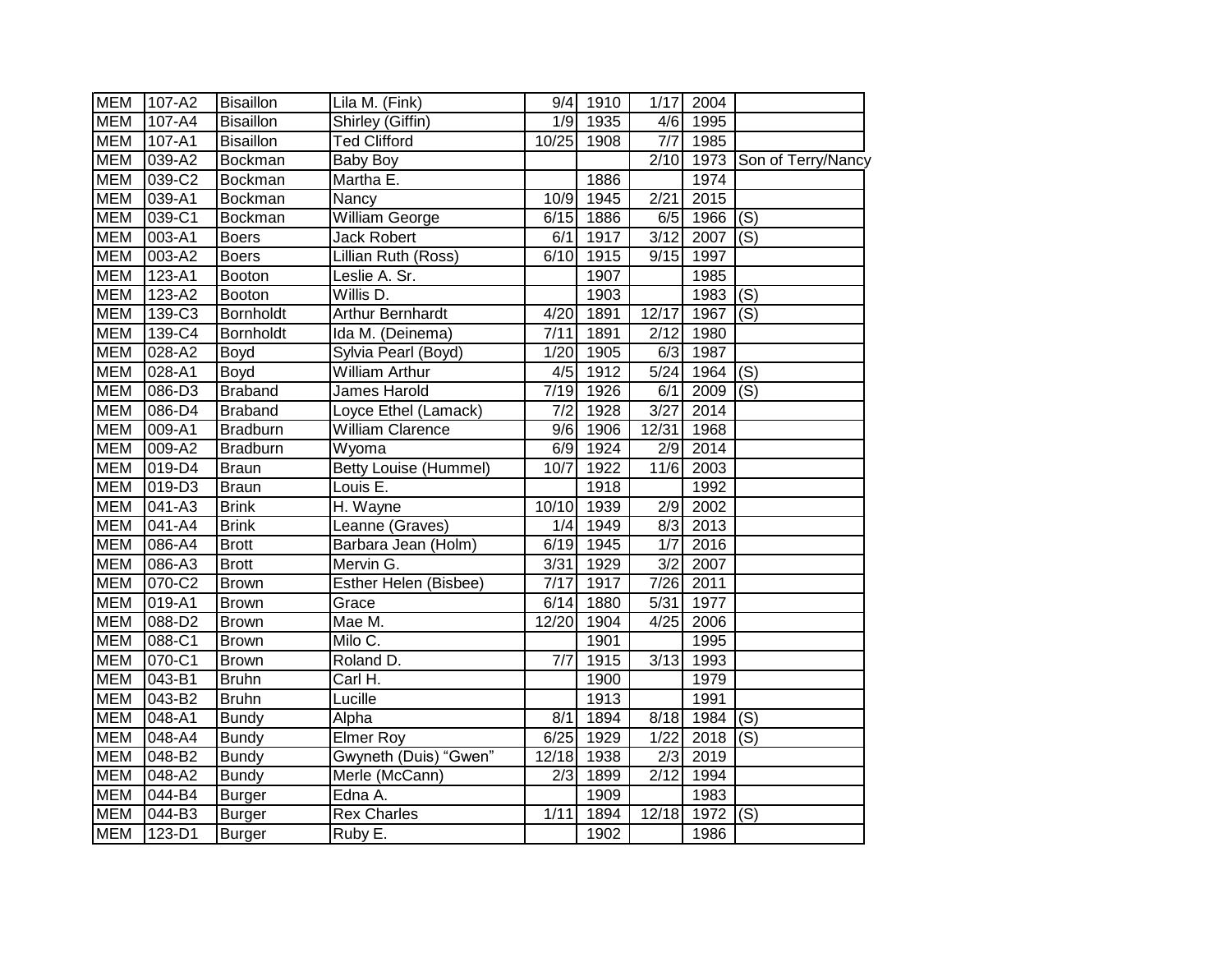| <b>MEM</b> | 098-C3     | Burgeson              | Russell A.              | 6/6               | 1926 | 1/18             | $\boxed{2017}$ (S) |     |
|------------|------------|-----------------------|-------------------------|-------------------|------|------------------|--------------------|-----|
| <b>MEM</b> | $128 - D1$ | <b>Burley</b>         | <b>Lowell Woodrow</b>   | 10/19             | 1913 | 12/12            | 1964               |     |
| <b>MEM</b> | 128-D2     | <b>Burley-Bridges</b> | Wilma Mae (Spencer)     | 5/1               | 1918 | 5/6              | 1992               |     |
| <b>MEM</b> | 090-C2A    | <b>Bush</b>           | Larry LeRoy             | 1/16              | 1938 | $\sqrt{5/13}$    | 2020               |     |
| <b>MEM</b> | 090-C2     | <b>Bush</b>           | Mary L. (Kunze)         | 4/3               | 1934 | 10/8             | 1988               |     |
| <b>MEM</b> | 124-B1     | Campbell              | Chester C.              | 10/7              | 1904 | 12/14            | 1995               |     |
| <b>MEM</b> | 093-D4     | Campbell              | James Edwin             | 5/22              | 1923 | 7/29             | 2012               |     |
| <b>MEM</b> | 093-D3     | Campbell              | Lois Elaine (Ellsworth) | 11/9              | 1927 | 7/3              | 1996               |     |
| <b>MEM</b> | 124-B2     | Campbell              | Mildred C.              |                   | 1905 |                  | 1993               |     |
| <b>MEM</b> | 047-B1     | Carlson               | Clifford J.             | 3/11              | 1912 | 5/28             | 1994               | (S) |
| <b>MEM</b> | 108-B1     | Carlson               | Keith Edward            | 11/21             | 1921 | 4/30             | 1982               | (S) |
| <b>MEM</b> | 112-C2     | Carlson               | Lucille E. (Duncan)     | 3/2               | 1916 | 12/13            | 2001               |     |
| <b>MEM</b> | 112-C1     | Carlson               | Orville Lee             | $\overline{3/12}$ | 1915 | 10/16            | 2007               |     |
| <b>MEM</b> | 047-B2     | Carlson               | Pauline (Hunter)        | 3/6               | 1920 | 8/21             | 2013               |     |
| <b>MEM</b> | 108-B2     | Carlson               | Roberta (Aggen)         | 2/19              | 1925 | 11/13            | 2016               |     |
| <b>MEM</b> | 038-C3     | Carpenter             | Clyde Jewel             | 3/15              | 1897 | 8/28             | 1966               | (S) |
| <b>MEM</b> | 038-C4     | Carpenter             | Ethel M.                | 8/4               | 1911 | 1/25             | 1972               |     |
| <b>MEM</b> | 063-D3     | Carstenson            | Arnold C.               |                   | 1910 |                  | 1989               |     |
| <b>MEM</b> | 022-D3     | Caskey                | <b>Howard Thomas</b>    | 3/6               | 1915 | 6/18             | 1989               | (S) |
| <b>MEM</b> | 022-D2     | Caskey                | Nannie Alice (Haney)    | 5/16              | 1896 | 7/22             | 1967               |     |
| <b>MEM</b> | 022-D1     | Caskey                | Thomas J.               |                   | 1891 |                  | 1978               |     |
| <b>MEM</b> | $022 - D4$ | Caskey                | Vivian A. (Thompson)    | $\frac{8}{4}$     | 1918 | 2/24             | 2007               |     |
| <b>MEM</b> | 135-D3     | Caviness              | <b>Clifford Dale</b>    | 10/10             | 1922 | $\overline{3/1}$ | 1984               | (S) |
| <b>MEM</b> | 019-A4     | Christenson           | Naomi Marie (Stevens)   | $1/14$            | 1901 | 9/13             | 1987               |     |
| <b>MEM</b> | $019 - A3$ | Christenson           | <b>William Martin</b>   | 7/20              | 1891 | 11/29            | 1970               |     |
| <b>MEM</b> | 130-C2     | Christoffer           | <b>Bruce Wayne</b>      | 12/25             | 1962 | 8/3              | 2020               | (S) |
| <b>MEM</b> | 129-D4     | Christoffer           | Jared Robert            | 9/26              | 1985 | 12/6             | 1985               |     |
| <b>MEM</b> | $112 - B1$ | Christoffer           | Robert Daniel           | 1/5               | 1934 | 2/20             | 1993               |     |
| <b>MEM</b> | 053-A1     | Clarity               | Heidi (Olson)           | 5/26              | 1956 | 8/29             | 2017               | (S) |
| <b>MEM</b> | V86-C2     | Clark                 | Beverly J. (Holm)       | 7/29              | 1946 | 10/19            | 2003               |     |
| <b>MEM</b> | 060-A2     | Clark                 | Dorothy M.              | $\overline{3/17}$ | 1920 | 7/31             | 1989               |     |
| <b>MEM</b> | 033-D4     | Clark                 | Floyd "Merle"           | 8/26              | 1918 | 12/8             | 2008               | (S) |
| <b>MEM</b> | 060-A1     | Clark                 | <b>Marion Garland</b>   | 6/19              | 1918 | 2/19             | 1995               | (S) |
| <b>MEM</b> | V86-D3     | Clarke                | Jay Arden               | 10/15             | 1944 | 8/23             | 2018               |     |
| <b>MEM</b> | 062-B3     | Clayton               | Freda                   | 8/6               | 1924 | 4/3              | 2015               |     |
| <b>MEM</b> | 062-B1     | Clayton               | Kenneth Lesley, M.D.    | $\overline{4}/10$ | 1922 | 11/17            | 2010               |     |
| <b>MEM</b> | 032-B2     | Conner                | Bonnie R.               |                   | 1918 |                  | 1988               |     |
| <b>MEM</b> | 133-D2     | Conner                | Isabelle Louise (Boles) | 9/9               | 1910 | 8/27             | 2001               |     |
| <b>MEM</b> | 133-D1     | Conner                | Royden W.               | 10/13             | 1888 | 9/1              | 1982               |     |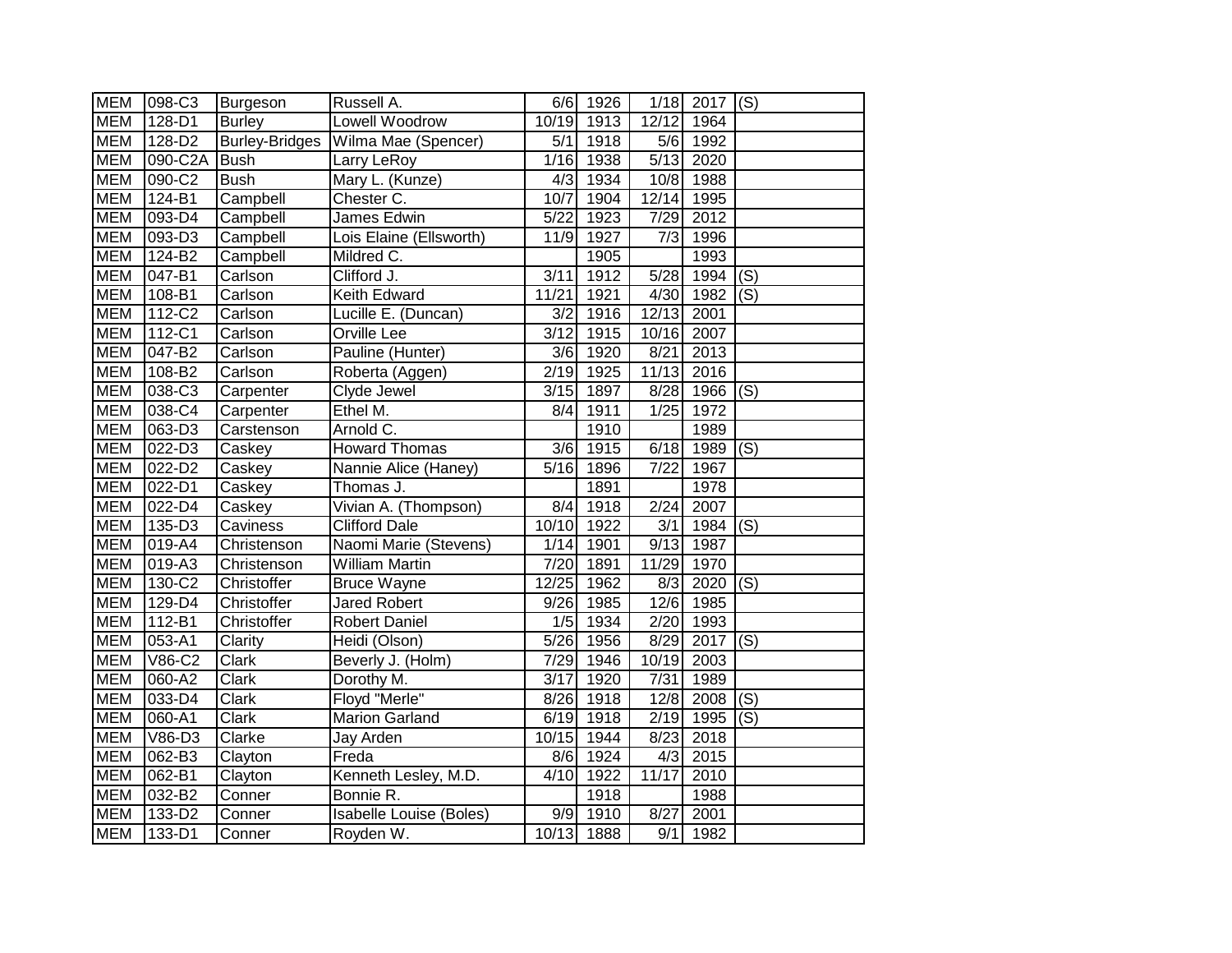| <b>MEM</b> | 122-B2                           | Conner        | <b>Ruth Francis</b>       |        | 1907 |                   | 1973 |                             |
|------------|----------------------------------|---------------|---------------------------|--------|------|-------------------|------|-----------------------------|
| <b>MEM</b> | 077-C2                           | Conner        | <b>Treva Rich</b>         | 4/29   | 1900 | 11/4              | 1988 |                             |
| <b>MEM</b> | 029-A1                           | Corey         | <b>Walter Lyle</b>        | $5/22$ | 1923 | 1/3               | 1986 | (S)                         |
| <b>MEM</b> | 043-D2                           | Cornell       | Mary (Meacham)            | 8/23   | 1923 | 6/5               | 2019 |                             |
| <b>MEM</b> | $038 - D1$                       | Cornell       | Robert Meacham            | 9/20   | 1953 | 11/8              | 2007 |                             |
| <b>MEM</b> | 043-D1                           | Cornell       | <b>Robert Reed</b>        | 4/6    | 1921 | 1/7               | 1992 | (S)                         |
| <b>MEM</b> | 128-C1                           | Coyer         | Aaron Montgomery          | 6/23   | 1909 | 1/23              | 1978 |                             |
| <b>MEM</b> | 128-C2                           | Coyer         | Lilly                     | 6/29   | 1911 | 4/24              | 1992 |                             |
| <b>MEM</b> | 128-C3                           | Coyer         | <b>Shelly Gavin</b>       |        |      | 1/2               | 1964 |                             |
| <b>MEM</b> | 053-D4                           | Crawford      | Emelia Ruth (Nielsen)     | 3/22   | 1920 | 6/22              | 2000 |                             |
| <b>MEM</b> | 053-D3                           | Crawford      | James M.                  |        | 1906 |                   | 1990 |                             |
| <b>MEM</b> | 052-A4                           | Creery        | Lloyd M.                  | 3/26   | 1911 | 11/9              | 1978 |                             |
| <b>MEM</b> | 131-D4                           | Curry         | Christy C. "Chris"        | 6/16   | 1931 | 8/15              | 2003 | (S)                         |
| <b>MEM</b> | $131 - D3$                       | Curry         | Doris E.                  | 1/23   | 1900 | 4/30              | 1989 |                             |
| <b>MEM</b> | 022-B1                           | Cuttell       | David Weir                | 10/20  | 1917 | 12/2              | 1999 | (S)                         |
| <b>MEM</b> | 022-B4                           | Cuttell       | Marilyn Lou (Claflin)     | 8/18   | 1949 | 11/15             | 2004 |                             |
| <b>MEM</b> | 022-B2                           | Cuttell       | Mary Jane (Steckmest)     | 3/22   | 1919 | 1/13              | 2004 | $(\overline{\text{''Peg}})$ |
| <b>MEM</b> | 111-D1                           | Daniel        | <b>Burney Lee</b>         | 11/9   | 1921 | 7/26              | 2000 | (S)                         |
| <b>MEM</b> | $111 - D2$                       | <b>Daniel</b> | Eleanor (Graesing)        | 1/29   | 1924 | 1/22              | 2016 |                             |
| <b>MEM</b> | 105-C2                           | Davidson      | Elizabeth C. (Campbell)   | 11/19  | 1918 | $\overline{7/7}$  | 1997 | (S) "Betty"                 |
| <b>MEM</b> | 105-C1                           | Davidson      | Leland Willis "Lee"       | 8/2    | 1917 | 2/8               | 1997 | (S)                         |
| <b>MEM</b> | 081-A1                           | Davis         | John G.                   | 1/9    | 1923 | 1/1               | 2011 | (S)                         |
| <b>MEM</b> | 090-A2                           | Dawes         | Donnis Vergalene (Horine) | 2/17   | 1911 | 1/12              | 2015 |                             |
| <b>MEM</b> | 089-B1                           | Dawes         | Harrison Griffin          | 12/9   | 1910 | 1/25              | 2005 |                             |
| <b>MEM</b> | $013 - A3$                       | Dayton        | Edward C.                 |        | 1882 |                   | 1972 |                             |
| <b>MEM</b> | $\overline{013} - \overline{04}$ | Dayton        | Josephine A.              |        | 1886 |                   | 1965 |                             |
| <b>MEM</b> | $013 - A2$                       | Dayton        | Louise A.                 |        | 1919 |                   | 1981 |                             |
| <b>MEM</b> | 013-A1                           | Dayton        | Wayne E.                  |        | 1911 |                   | 1988 |                             |
| <b>MEM</b> | 042-A1                           | Deel          | Frank David               | 3/21   | 1891 | 1/25              | 1987 | (S)                         |
| <b>MEM</b> | 042-A2                           | Deel          | Margaret Anna (Shay)      | 11/11  | 1903 | $\frac{1}{5/24}$  | 1996 | (S)                         |
| <b>MEM</b> | 077-C1                           | Derickson     | Doyle Harding             | 4/17   | 1921 | 10/10             | 1977 | (S)                         |
| <b>MEM</b> | 121-B1                           | <b>Dible</b>  | Jeffrey Croll             | 6/2    | 1955 | 12/11             | 1994 |                             |
| <b>MEM</b> | 121-B1A                          | <b>Dible</b>  | Mason Jeffrey             | 1/29   | 1990 | 4/10              | 2008 |                             |
| <b>MEM</b> | 138-D2                           | <b>Dierks</b> | Elisabeth C.              |        | 1893 |                   | 1967 |                             |
| <b>MEM</b> | 137-D4                           | <b>Dierks</b> | Evelyn                    |        | 1916 |                   | 2000 |                             |
| <b>MEM</b> | 138-D1                           | <b>Dierks</b> | Waldo E.                  |        | 1893 |                   | 1979 |                             |
| <b>MEM</b> | 012-D1                           | Dingman       | Curtis Charles "Hap"      | 8/29   | 1909 | $4/\overline{16}$ | 1998 | (S)                         |
| <b>MEM</b> | 012-D2                           | Dingman       | Lillian M.                |        | 1913 |                   | 1998 |                             |
| <b>MEM</b> | 072-D1                           | Dobson        | <b>Everett Eugene</b>     | 9/25   | 1925 | $\sqrt{5/13}$     | 2003 | (S)                         |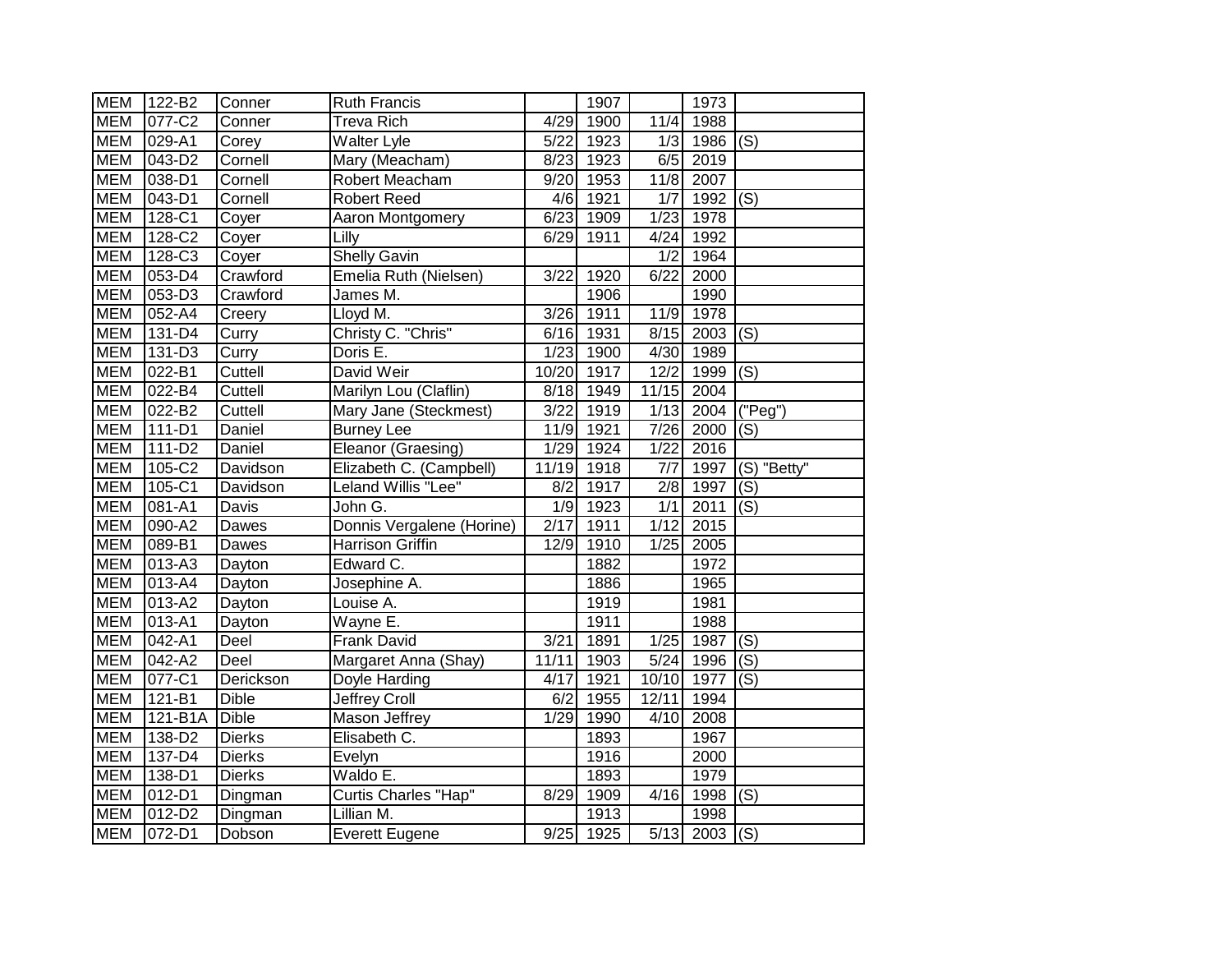| <b>MEM</b> | 072-D2     | Dobson       | Lavina Francis (Stolp)         | 7/23             | 1922 | 4/30             | 2011 |                                       |
|------------|------------|--------------|--------------------------------|------------------|------|------------------|------|---------------------------------------|
| <b>MEM</b> | $V70-B2$   | Dodds        | Betty Mae (Thompson)           | 2/4              | 1927 | 4/20             | 2019 |                                       |
| <b>MEM</b> | V70-B1     | Dodds        | Kenneth Norman                 | 7/30             | 1915 | 1/14             | 1995 | (S)                                   |
| <b>MEM</b> | 139-D1     | Dodds        | <b>Quinten Mark</b>            | 11/18            | 1918 | 8/13             | 1986 | (S)                                   |
| <b>MEM</b> | 139-D2     | <b>Dodds</b> | Wilma                          | 8/19             | 1919 | 10/16            | 2010 |                                       |
| <b>MEM</b> | 112-C3     | Duncan       | John Robert                    |                  | 1921 |                  | 1987 |                                       |
| <b>MEM</b> | 112-C4     | Duncan       | Viola Beth (Miller)            | $\overline{7/2}$ | 1925 | $\sqrt{2/9}$     | 2000 | $\overline{\text{("Vicki}'\text{)} }$ |
| <b>MEM</b> | 051-C2     | Eckard       | Alice Darlene (Rasmussen)      | 2/21             | 1929 | 12/2             | 2020 |                                       |
| <b>MEM</b> | 117-B1     | Eckard       | Harold "Dutch"                 |                  | 1916 | 9/5              | 2011 |                                       |
| <b>MEM</b> | 051-C1     | Eckard       | John C.                        | 9/27             | 1925 | 1/28             | 2013 | (S)                                   |
| <b>MEM</b> | $117 - B2$ | Eckard       | Matilda May (Wolthius)         | $5/14$           | 1917 | $\frac{1}{3/31}$ | 2003 |                                       |
| <b>MEM</b> | 038-C2     | Eckhart      | Laura E. (Carpenter)           | 12/28            | 1902 | 11/5             | 1986 |                                       |
| <b>MEM</b> | 038-C1     | Eckhart      | Lee E.                         | 10/2             | 1902 | 7/29             | 1969 |                                       |
| <b>MEM</b> | $111 - C2$ | Edmunds      | Ruth E. (Barie)                | 3/31             | 1916 | 12/7             | 1998 |                                       |
| <b>MEM</b> | 053-D2     | Edwards      | Francis A.                     |                  | 1932 |                  | 1987 |                                       |
| <b>MEM</b> | 053-D1     | Edwards      | Harold Richard                 | 5/13             | 1930 | 9/4              | 2000 | (S)                                   |
| <b>MEM</b> | 089-A2     | Eeten        | Linda Rae (Lloyd)              | 3/20             | 1946 | 4/1              | 1973 |                                       |
| <b>MEM</b> | 133-C1     | Elbert       | Roland B.                      |                  | 1918 |                  | 1990 |                                       |
| <b>MEM</b> | $133-C2$   | Elbert       | Sylvia Irene (Becker)          | 10/11            | 1911 | 10/14            | 2007 |                                       |
| <b>MEM</b> | $100 - A2$ | Elliott      | <b>Blanche May (Skinner)</b>   | 2/20             | 1920 | 11/19            | 2007 |                                       |
| <b>MEM</b> | $100 - A1$ | Elliott      | Lowell Vernon                  | 1/3              | 1920 | $\overline{2/4}$ | 2010 |                                       |
| <b>MEM</b> | 108-D2     | Ellsworth    | Bernice D.                     |                  | 1923 |                  | 1998 |                                       |
| <b>MEM</b> | 093-D2     | Ellsworth    | Maxine G. (Goodman)            | 4/29             | 1908 | 8/28             | 1998 |                                       |
| <b>MEM</b> | $108 - D1$ | Ellsworth    | Nelson "Nels" Jr.              | 10/13            | 1923 | 8/23             | 2014 | (S)                                   |
| <b>MEM</b> | 093-D1     | Ellsworth    | Roy A.                         |                  | 1904 |                  | 1983 |                                       |
| <b>MEM</b> | 069-C1     | Emerson      | <b>Arthur Raymond</b>          | 2/2              | 1911 | 2/6              | 1973 | (S)                                   |
| <b>MEM</b> | 069-C2     | Emerson      | <b>Beulah Bernice (Reiter)</b> | 11/26            | 1917 | 1/10             | 1997 |                                       |
| <b>MEM</b> | 043-D3     | Enyeart      | Leona M.                       |                  | 1902 |                  | 1996 |                                       |
| <b>MEM</b> | 098-D3     | Erickson     | June E.                        | 9/25             | 1957 | 1/10             | 2005 | (S)                                   |
| <b>MEM</b> | 098-D2     | Erickson     | Rosella Gladys (Scheppmar      | 2/19             | 1926 | 11/19            | 2019 |                                       |
| <b>MEM</b> | 098-D1     | Erickson     | Rueben H.                      |                  | 1924 |                  | 1996 |                                       |
| <b>MEM</b> | 102-B1     | Fahlenkamp   | Chester L.                     |                  | 1909 |                  | 1995 |                                       |
| <b>MEM</b> | 102-B4     | Fahlenkamp   | Euella Marie                   | 4/2              | 1914 | 9/5              | 2006 |                                       |
| <b>MEM</b> | 028-C2     | Fear         | Audrey                         |                  | 1928 |                  | 1996 |                                       |
| <b>MEM</b> | 028-C1     | Fear         | Luvern Carl                    | 8/21             | 1925 | 9/6              | 1976 | (S)                                   |
| <b>MEM</b> | 132-C3     | Feddersen    | Franklin Sandberg              | 5/2              | 1907 | 7/31             | 1984 |                                       |
| <b>MEM</b> | 132-C4     | Feddersen    | Georgia L. (Macklem)           | 9/17             | 1907 | 12/4             | 1981 |                                       |
| <b>MEM</b> | 099-C3     | Feldman      | Dorothy V. (Gile)              | 2/14             | 1912 | $\sqrt{2/28}$    | 2007 |                                       |
| <b>MEM</b> | 099-C1     | Feldman      | Fred A.                        |                  | 1902 |                  | 1980 |                                       |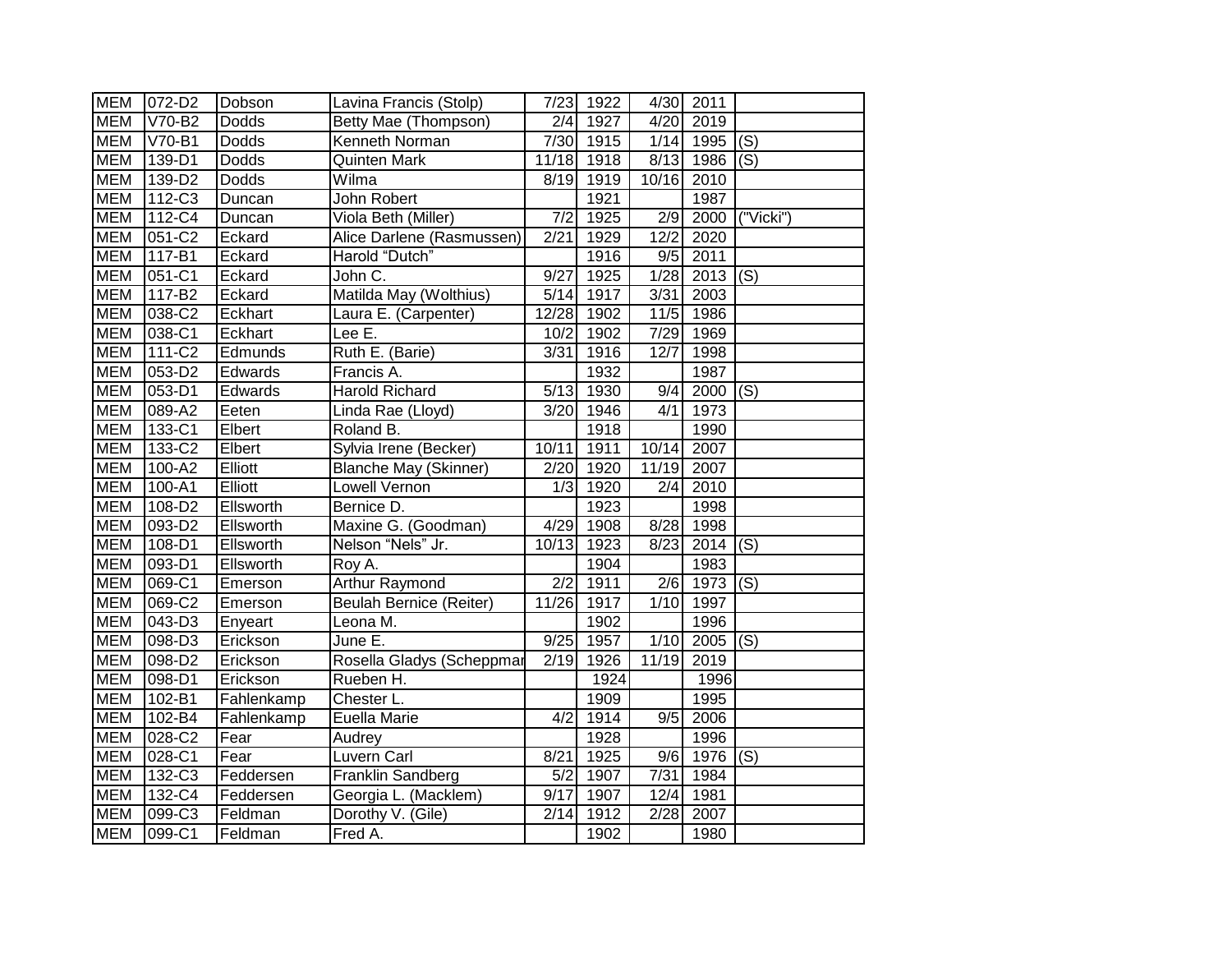| <b>MEM</b> | 114-D2     | Fisher       | Adel A.                      |                   | 1903 |                  | 1987        |                           |
|------------|------------|--------------|------------------------------|-------------------|------|------------------|-------------|---------------------------|
| <b>MEM</b> | 079-C4     | Fisher       | Agneta L.                    |                   | 1914 |                  | 1988        |                           |
| <b>MEM</b> | $127-C3$   | Fisher       | Daniel "Dan"                 | 7/9               | 1963 | 4/10             | 2018        |                           |
| <b>MEM</b> | $114-D1$   | Fisher       | Henry                        |                   | 1898 |                  | 1979        |                           |
| <b>MEM</b> | $114 - B1$ | Fisher       | Keith John                   | 6/9               | 1962 | 9/7              | 1974        |                           |
| <b>MEM</b> | 114-B2     | Fisher       | Kenneth L.                   | 7/12              | 1936 | 8/9              | 2016        |                           |
| <b>MEM</b> | 127-C1     | Fisher       | Leroy James                  | 11/10             | 1929 | 3/28             | 1997        | (S)                       |
| <b>MEM</b> | $114 - B3$ | Fisher       | Marliss Jane (Coyer)         | 10/5              | 1939 | 10/22            | 2019        |                           |
| <b>MEM</b> | 079-C3     | Fisher       | Orville V.                   |                   | 1912 |                  | 1994        |                           |
| <b>MEM</b> | 115-B3     | Fisher       | Roger E.                     |                   | 1947 |                  | 2003        |                           |
| <b>MEM</b> | 127-C2     | Fisher       | Vivian (Leek)                | 9/17              | 1932 | 4/19             | 2013        |                           |
| <b>MEM</b> | 052-B1     | <b>Flatt</b> | Donald Mott                  | 4/11              | 1912 | 4/15             | 1992 $ (S)$ |                           |
| <b>MEM</b> | 052-B2     | Flatt        | Marjorie Lamona (Peck)       | 7/15              | 1921 | 5/14             | 2011        |                           |
| <b>MEM</b> | 052-B3     | Flatt        | Randall Ray                  |                   | 1951 |                  | 1976        |                           |
| <b>MEM</b> | 058-A2     | <b>Fliss</b> | <b>Bernice Marion (Lynn)</b> | 1/20              | 1910 | 11/28            | 1995        |                           |
| <b>MEM</b> | 058-A1     | <b>Fliss</b> | Orville                      | 10/10             | 1905 | 8/28             | 1973        |                           |
| <b>MEM</b> | $121 - A3$ | Foote        | Dale                         |                   | 1913 |                  | 1982        |                           |
| <b>MEM</b> | 121-A4     | Foote        | LaVonne (Van Buskirk)        | 4/20              | 1916 | $\overline{7/3}$ | 2010        | <b>Bird Lady of Lakes</b> |
| <b>MEM</b> | $037 - A1$ | Fox          | Arlo George                  | 1/28              | 1917 | 12/8             | 1990        | (S)                       |
| <b>MEM</b> | 037-A2     | $\bar{F}$ ox | Elizabeth A.                 |                   | 1922 |                  | 2004        |                           |
| <b>MEM</b> | 037-B1     | Fox          | Harold Henry                 | 5/12              | 1919 | 1/10             | 1968        | (S)                       |
| <b>MEM</b> | 037-B2     | Fox          | Patricia A.                  | 3/16              | 1918 | 11/7             | 1988        |                           |
| <b>MEM</b> | 043-C4     | Franker      | <b>Gusta Catherine</b>       | 2/28              | 1891 | 10/21            | 1972        |                           |
| <b>MEM</b> | 003-B4     | Fredin       | William Bruce "Bill"         | $\overline{5/17}$ | 1925 | 4/22             | 2020        | $\overline{(\mathsf{S})}$ |
| <b>MEM</b> | 018-A2     | Froendt      | Faye M. (Titterington)       | 3/29              | 1889 | 12/27            | 1978        |                           |
| <b>MEM</b> | $018 - A1$ | Froendt      | George                       | 8/14              | 1890 | 9/23             | 1972        |                           |
| <b>MEM</b> | $054 - D1$ | Frost        | Irvin R.                     | 1/25              | 1894 | $\overline{9/7}$ | 1964        |                           |
| <b>MEM</b> | 054-D2     | Frost        | Marian E.                    |                   | 1897 |                  | 1990        |                           |
| <b>MEM</b> | 123-D3     | Frutchey     | Harold Eugene                | 9/27              | 1917 | 5/26             | 1978        | $\overline{(\mathsf{S})}$ |
| <b>MEM</b> | 123-D4     | Frutchey     | lone                         | 5/5               | 1928 | 6/28             | 2014        |                           |
| <b>MEM</b> | 053-C1     | Gadd         | Lyle T.                      | 5/8               | 1928 | 11/23            | 1992        |                           |
| <b>MEM</b> | $051 - A1$ | Gamble       | Alice                        | $\overline{2}/10$ | 1917 | 3/15             | 2015        |                           |
| <b>MEM</b> | $051 - A2$ | Gamble       | Joseph Reid                  | 12/10             | 1911 | $\overline{2/4}$ | 2004        | (S)                       |
| <b>MEM</b> | 052-B4     | Gangestad    | Barbara Ann (Gilbert)        | 8/16              | 1931 | 6/1              | 2007        |                           |
| <b>MEM</b> | 053-B3     | Gangestad    | Melvin Eugene                | 2/28              | 1929 | 10/7             | 2003        | (S)                       |
| <b>MEM</b> | 113-D1     | Gath         | <b>Ernie Daniel</b>          | 3/29              | 1932 | 10/25            | 2014        | (S)                       |
| <b>MEM</b> | $113-D2$   | Gath         | Jane Elizabeth (Hazard)      | 8/13              | 1930 | 11/23            | 1994        |                           |
| <b>MEM</b> | 113-D3     | Gath         | Patricia Joe                 |                   |      |                  | 1958        | Baby                      |
| <b>MEM</b> | 056-C2     | Gerth        | Helen Laverna                | 8/30              | 1926 | 12/21            | 2017        |                           |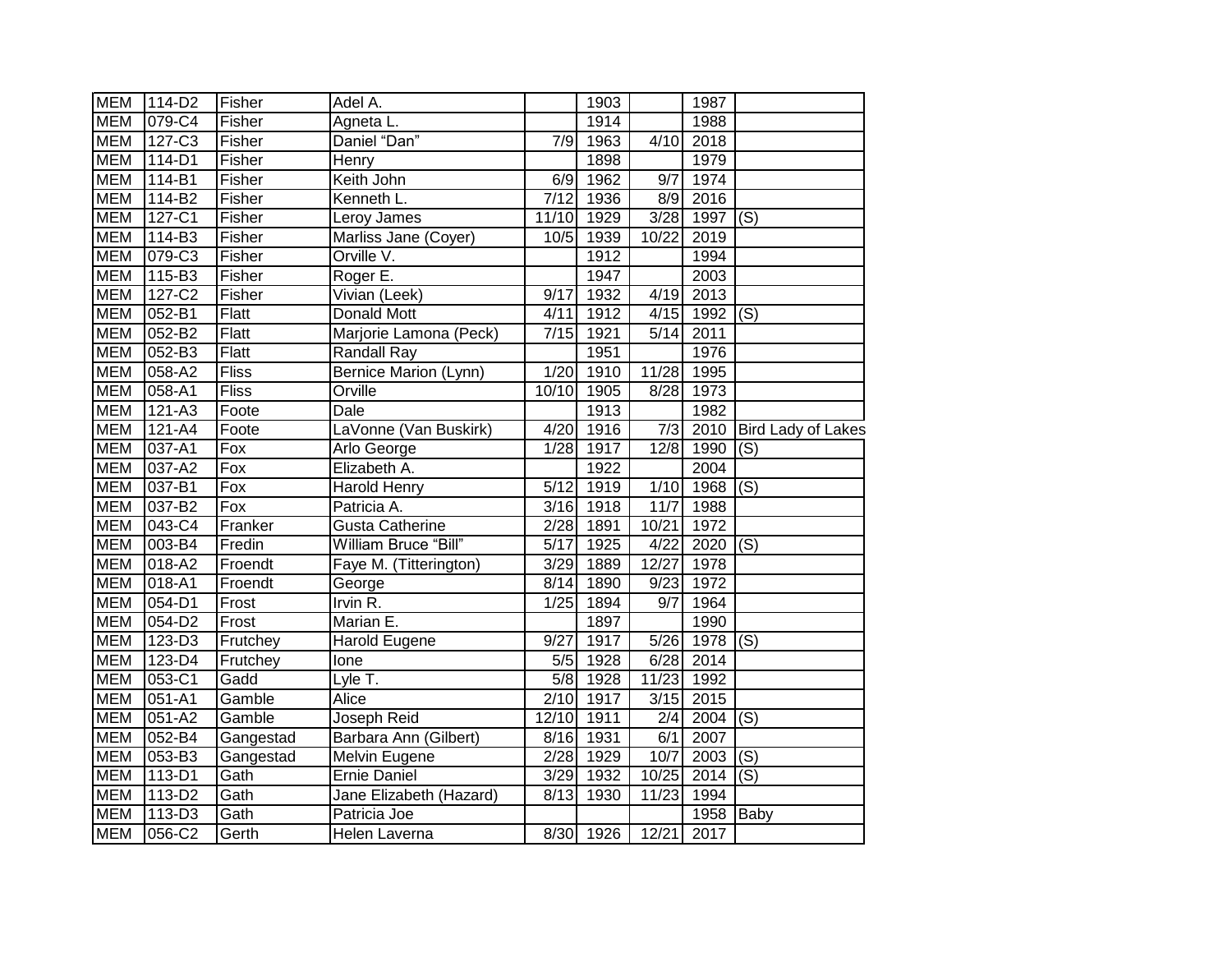| <b>MEM</b> | 059-A3     | Giffin           | Cecil M. "Buck"        | 10/27             | 1907 | 9/27             | 1994      |     |
|------------|------------|------------------|------------------------|-------------------|------|------------------|-----------|-----|
| <b>MEM</b> | 059-A4     | Giffin           | Elva E. (Olson)        | 7/29              | 1908 | 1/12             | 1992      |     |
| <b>MEM</b> | 113-A4     | Gilbert          | Clarbell A. (Hansmann) | 2/9               | 1918 | $\overline{1}/3$ | 1994      |     |
| <b>MEM</b> | 123-B3     | Gilbert          | Floyd E.               |                   | 1920 |                  | 1977      |     |
| <b>MEM</b> | 123-B4     | Gilbert          | Jean L.                |                   | 1923 |                  | 1990      |     |
| <b>MEM</b> | 128-B2     | Gilbert          | Minnie A.              | 4/8               | 1893 | 7/16             | 1988      |     |
| <b>MEM</b> | $128 - B1$ | Gilbert          | Royce E.               | 6/28              | 1892 | 7/1              | 1966      | (S) |
| <b>MEM</b> | 113-B4     | Gilbert          | Vernon Edward          | 4/23              | 1916 | 8/20             | 1996      |     |
| <b>MEM</b> | 049-B4     | Gildemeister     | Dorothy B. (Beldt)     | 8/5               | 1913 | 12/12            | 2002      |     |
| <b>MEM</b> | 049-B3     | Gildemeister     | George Otto            | 10/26             | 1913 | 8/8              | 1989 (S)  |     |
| <b>MEM</b> | 129-C4     | Gilmore          | Catherine M.           |                   | 1902 |                  | 1997      |     |
| <b>MEM</b> | $129-D2$   | Gilmore          | Delores (Baker) "Dee"  | 12/26             | 1918 | 12/23            | 2019      |     |
| <b>MEM</b> | $129 - D1$ | Gilmore          | Kenneth L.             | 10/29             | 1923 | 10/3             | 2003      |     |
| <b>MEM</b> | $129-C3$   | Gilmore          | Lynn C.                | 10/15             | 1897 | 8/25             | 1974      |     |
| <b>MEM</b> | 087-A2     | Gipner           | Dorothy B. (Amdahl)    | 3/12              | 1917 | 7/11             | 1986      |     |
| <b>MEM</b> | 087-A1     | Gipner           | Kenneth Roth           | 7/5               | 1911 | 1/19             | 1994      | (S) |
| <b>MEM</b> | $021 - B2$ | Goetsch          | Alice Gay (Taylor)     | 12/6              | 1937 | 10/14            | 2009      |     |
| <b>MEM</b> | 022-A3     | Goetsch          | Elmer A.               | 8/15              | 1915 |                  | 1969      |     |
| <b>MEM</b> | $022 - A4$ | Goetsch          | Hilda Anna (Probst)    | 7/11              | 1916 |                  | 1998      |     |
| <b>MEM</b> | 021-B3     | Goetsch          | Larry Kay              | 11/30             | 1937 | 4/16             | 2005      | (S) |
| <b>MEM</b> | 021-A4     | Goetsch          | <b>Rick Van</b>        | 11/28             | 1954 | 4/11             | 2015      |     |
| <b>MEM</b> | 041-A2     | Graves           | Darline L.             | 5/16              | 1921 | 8/23             | 1987      |     |
| <b>MEM</b> | 041-A1     | Graves           | LeRoy W.               | 5/3               | 1916 | 8/10             | 2000      | (S) |
| <b>MEM</b> | 049-B2A    | Groff            | Mattie Blaine          | 2/11              | 1984 | 8/25             | 1984      |     |
| <b>MEM</b> | 034-C2     | Guerin           | Lois M. (Schroeder)    | 2/11              | 1921 | 6/17             | 2008      |     |
| <b>MEM</b> | 034-C1     | Guerin           | Merle Edgar            | $\overline{3/9}$  | 1918 | 11/30            | 1994      |     |
| <b>MEM</b> | 059-D1     | Gunderson        | Paul R.                | $\overline{7/27}$ | 1906 | 6/12             | 1982      |     |
| <b>MEM</b> | 059-D2     | Gunderson        | Verna Marie (Olson)    | 8/18              | 1912 | 12/2             | 2000      |     |
| <b>MEM</b> | 124-A2     | Guritz           | Jane A. (Inbody)       | 3/4               | 1934 | 6/8              | 2020      |     |
| <b>MEM</b> | 032-A2     | Haburn           | Esther Marie (Brigham) | 3/12              | 1926 | 12/28            | 2015      |     |
| <b>MEM</b> | 032-A1     | Haburn           | Miles L.               | 9/9               | 1919 | 5/16             | 1996      |     |
| <b>MEM</b> | $028 - D1$ | Hagedorn         | Arlene R.              |                   | 1926 |                  | 1988      |     |
| <b>MEM</b> | 089-A1     | Hagedorn         | Lavona (Thackrey)      | 9/29              | 1937 | 1/8              | 2019      |     |
| <b>MEM</b> | 070-B3     | Hagedorn         | Linda Lea (Larsen)     |                   | 1947 |                  | 1993      |     |
| <b>MEM</b> | 028-D2     | Hagedorn         | <b>Willard Rayfew</b>  | 9/22              | 1921 | 3/8              | 2006      | (S) |
| <b>MEM</b> | 103-B3     | Hagler           | David W.               |                   | 1955 |                  | 1964      |     |
| <b>MEM</b> | 132-D3     | Halverson        | <b>Gerald Kenneth</b>  | $5/25$            | 1913 | 6/11             | 1977      | (S) |
| <b>MEM</b> | 132-D4     | <b>Halverson</b> | Jeanne Ann             |                   | 1919 |                  | 1968      |     |
| <b>MEM</b> | 060-D2     | Hardman          | Minnie Lorene (Larson) | 8/15              | 1916 |                  | 7/19 1977 |     |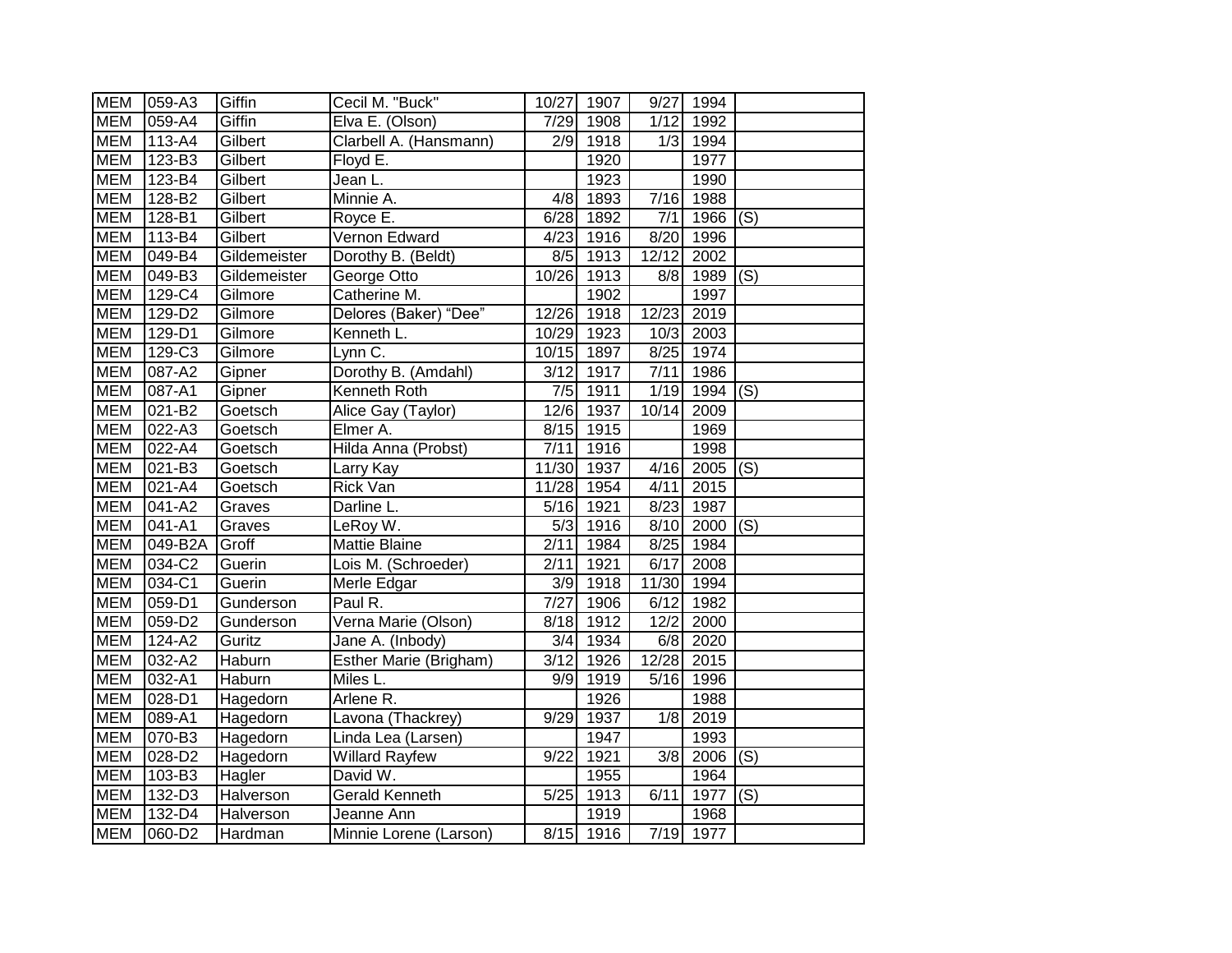| <b>MEM</b> | 060-D1     | Hardman         | Rex Leon               | 2/17             | 1917 | 2/25              | 1974 |                           |
|------------|------------|-----------------|------------------------|------------------|------|-------------------|------|---------------------------|
| <b>MEM</b> | $012 - A2$ | Hargens         | Ruth Hendricka (Elias) | 2/18             | 1918 | 11/1              | 2012 |                           |
| <b>MEM</b> | 012-A1     | Hargens         | Walter H.              | 3/28             | 1916 | 7/12              | 1989 |                           |
| <b>MEM</b> | 074-A2     | Hargrave        | Genevieve (Logan)      | 11/27            | 1934 | 6/29              | 2006 |                           |
| <b>MEM</b> | 074-A1     | Hargrave        | <b>Wallace Junior</b>  | 7/3              | 1927 | 8/9               | 1998 | (S)                       |
| <b>MEM</b> | 099-D2     | Harmelink       | <b>Bertha</b>          |                  | 1899 |                   | 1989 |                           |
| <b>MEM</b> | 099-D1     | Harmelink       | Joe                    | 4/27             | 1902 | 10/9              | 1983 |                           |
| <b>MEM</b> | 087-C1     | Hartman         | <b>Claude Albert</b>   | 2/11             | 1894 | 2/11              | 1967 |                           |
| <b>MEM</b> | $088 - A1$ | Hartmann        | <b>Harold Richard</b>  | 1/18             | 1933 | $\overline{3/4}$  | 1999 | (S)                       |
| <b>MEM</b> | 083-D2     | Hartung         | Pauline                | 12/20            | 1923 | 4/7               | 2010 |                           |
| <b>MEM</b> | 083-D1     | Hartung         | Ralph Howard           | 4/26             | 1928 | 11/3              | 1971 | (S)                       |
| <b>MEM</b> | 083-B1     | Hartung         | Scott                  | 11/26            | 1955 | 12/14             | 2016 |                           |
| <b>MEM</b> | 038-B1     | Hasara          | Robert L.              | 112/2            | 1914 | 1/18              | 1975 |                           |
| <b>MEM</b> | $129 - B1$ | Hatch           | <b>Edward Walter</b>   | 6/24             | 1920 | 9/5               | 1973 | (S)                       |
| <b>MEM</b> | 129-B2     | Hatch           | Sylvia E. (Hilton)     | 6/28             | 1917 | 3/27              | 1996 |                           |
| <b>MEM</b> | 045-C1     | Hawk            | <b>Arnold Russell</b>  | 5/23             | 1914 | 10/8              | 1987 | (S)                       |
| <b>MEM</b> | 036-A1     | Hawk            | Jimmie Arnold          | 6/18             | 1948 | 1/2               | 1983 |                           |
| <b>MEM</b> | 036-A2     | Hawk            | Marjorie (Zellaha)     | 11/6             | 1913 | 12/6              | 1988 |                           |
| <b>MEM</b> | 061-A3     | Hayostek        | Lacey Faye             | 9/5              | 1986 | 11/15             | 2002 |                           |
| <b>MEM</b> | 033-C1     | Hedges          | <b>Charles Grant</b>   | 11/7             | 1923 | $\sqrt{2/14}$     | 2020 |                           |
| <b>MEM</b> | 033-C3     | Hedges          | Leo C.                 |                  | 1894 |                   | 1991 |                           |
| <b>MEM</b> | 033-C2     | Hedges          | Rosemary (McGill)      | 5/17             | 1923 | 11/21             | 2002 |                           |
| <b>MEM</b> | 033-C4     | Hedges          | Susan Jane (Singer)    | 4/14             | 1897 | 5/10              | 2000 |                           |
| <b>MEM</b> | 119-B3     | Heller          | <b>Edward Charles</b>  | 10/29            | 1911 | 7/31              | 1988 | (S)                       |
| <b>MEM</b> | 119-B4     | Heller          | Elda Amalie (Lavrenz)  | 9/10             | 1911 | 5/6               | 1996 |                           |
| <b>MEM</b> | 119-B1     | Heller          | Raymond F.             | 1/3              | 1915 | $\frac{1}{7}{22}$ | 2001 | (S)                       |
| <b>MEM</b> | 119-B2     | Heller          | Ruth Lavonne (Baldwin) | 1/3              | 1928 | 12/26             | 2018 |                           |
| <b>MEM</b> | 053-B2     | Henderson       | Emma Matilda (Omvig)   | 10/16            | 1904 | 11/26             | 1967 |                           |
| <b>MEM</b> | 052-A2     | Henderson       | Evelyn Louise          | 7/9              | 1921 | 2/13              | 2012 |                           |
| <b>MEM</b> | 053-B1     | Henderson       | George Leroy           | $\overline{2/3}$ | 1892 | 10/24             | 1973 | $\overline{(\mathsf{S})}$ |
| <b>MEM</b> | 049-B1A    | Henderson       | Harold                 | 12/7             | 1928 | $\overline{5/2}$  | 2014 | (S)                       |
| <b>MEM</b> | 049-B1     | Henderson       | Lucille P. (Shipley)   | 6/18             | 1930 | 11/19             | 2000 |                           |
| <b>MEM</b> | 084-C3     | Hill            | Vergie Irene (Jansen)  | 3/4              | 1935 | 9/15              | 2007 |                           |
| <b>MEM</b> | 082-C4     | Hillary         | Dorothy Mabel (Giffin) | 6/19             | 1915 | $\overline{2/2}$  | 2007 |                           |
| <b>MEM</b> | 082-C2     | Hillary         | Orpal Lois (Whaley)    | 1/1              | 1916 | 6/7               | 2017 |                           |
| <b>MEM</b> | 082-C3     | Hillary         | Osborne Sage           | 7/16             | 1911 | 5/30              | 1994 |                           |
| <b>MEM</b> | 081-D3     | Hillary         | Raymond A.             |                  | 1915 |                   | 1986 |                           |
| <b>MEM</b> | 082-C1     | Hillary         | Susan O.               |                  | 1940 |                   | 1992 |                           |
| <b>MEM</b> | 059-C3     | <b>Hilliard</b> | Dwight H.              |                  | 1912 |                   | 1989 |                           |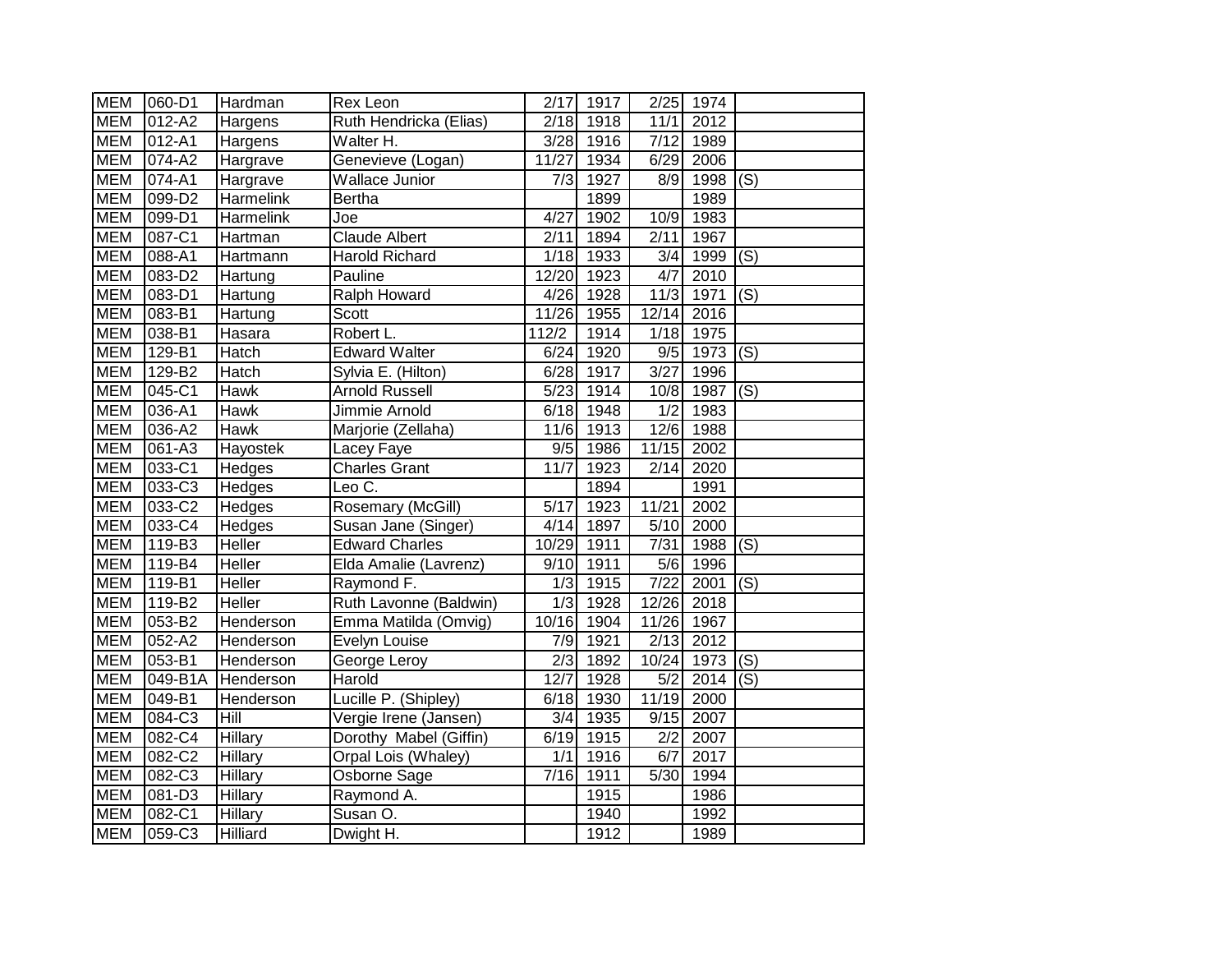| <b>MEM</b> | 059-C2     | <b>Hilliard</b> | H. Esther               |                   | 8/14 1915 |                  | 4/28 2008 |              |
|------------|------------|-----------------|-------------------------|-------------------|-----------|------------------|-----------|--------------|
| <b>MEM</b> | 059-C1     | <b>Hilliard</b> | Verlyn Wayne            | 9/10              | 1909      | 3/21             | 1989      | (S)          |
| <b>MEM</b> | 082-B3     | Hintze          | Lester J.               |                   | 1915      |                  | 1981      |              |
| <b>MEM</b> | 082-B4     | Hintze          | Ravina Mae (Raveling)   | 10/20             | 1918      | 8/6              | 2009      |              |
| <b>MEM</b> | 068-D3     | <b>Hix</b>      | <b>Marion Henry</b>     | 7/4               | 1910      | 11/12            | 1994      |              |
| <b>MEM</b> | 068-D4     | <b>Hix</b>      | Maxine                  | 3/16              | 1912      | 7/24             | 2016      |              |
| <b>MEM</b> | 054-C4     | Hoffman         | Gwendolyn R.            | 7/21              | 1918      | 4/18             | 2007      |              |
| <b>MEM</b> | 054-C3     | Hoffman         | Lyle Flavis             | 2/17              | 1920      | 12/4             | 1997      | (S)          |
| <b>MEM</b> | 099-B1     | Holdorf         | Carl Henry              | 10/14             | 1910      | 2/26             | 2000      |              |
| <b>MEM</b> | 099-B2     | Holdorf         | Myrtle Ione (Sebby)     | 1/16              | 1917      | 4/21             | 1984      |              |
| <b>MEM</b> | 039-D2     | Holiday         | Marietta May (Gibson)   | 11/22             | 1926      | 1/1              | 2008      |              |
| <b>MEM</b> | 039-D1     | Holiday         | William "Bill"          | 12/26             | 1924      | 8/5              | 2017      |              |
| <b>MEM</b> | V86-A1     | Holm            | John Henry              | 2/6               | 1913      | 1/24             | 2001      | (S)          |
| <b>MEM</b> | V86-A2     | Holm            | Mildred Lois (Barham)   | 5/10              | 1919      | 5/18             | 1998      | (S)          |
| <b>MEM</b> | $106-D4$   | Hopkins         | Marie Inola (Riesetter) | 12/15             | 1910      | 5/6              | 2005      |              |
| <b>MEM</b> | $106-D3$   | <b>Hopkins</b>  | Wayne O.                |                   | 1912      |                  | 1984      |              |
| <b>MEM</b> | 103-D4     | Houchins        | Fern                    |                   | 1911      | 10/21            | 2006      |              |
| <b>MEM</b> | 103-D3     | Houchins        | LeRoy A.                |                   | 1907      |                  | 1969      |              |
| <b>MEM</b> | $117 - D4$ | Houser          | Marilyn JoAnn (Lighter) | 5/19              | 1932      | 5/24             | 2012      |              |
| <b>MEM</b> | $017 - D3$ | Houser          | Richard                 | 12/1              | 1931      | 12/7             | 2005      | (S)          |
| <b>MEM</b> | 134-C3     | Hudgen          | Emma May (Scholfield)   | 5/30              | 1871      | 8/29             | 1965      |              |
| <b>MEM</b> | $062 - D4$ | <b>Hughes</b>   | Beverly (Meier)         | 7/25              | 1933      | 1/19             | 2012      |              |
| <b>MEM</b> | 062-D3     | Hughes          | Royce Merton            | 1/22              | 1924      | 11/15            | 2008      | (S)          |
| <b>MEM</b> | 033-B3     | Hultman         | Lucille I. (Dighton)    | 1/28              | 1905      | 12/27            | 1986      |              |
| <b>MEM</b> | 033-B2     | Hultman         | Raymond P.              | 8/23              | 1899      | 8/23             | 1971      |              |
| <b>MEM</b> | 074-D2     | Hummel          | Doyne Ormajean (Wilson) | 8/26              | 1924      | 1/8              | 2018      |              |
| <b>MEM</b> | 074-C3     | Hummel          | Edmund G.               |                   | 1897      |                  | 1989      |              |
| <b>MEM</b> | 072-C4     | Hummel          | Elayne (Stanton)        | $\overline{3/2}$  | 1934      | 9/10             | 2013      |              |
| <b>MEM</b> | $074 - D1$ | Hummel          | John Henry              | 6/30              | 1921      | 12/16            | 2007      |              |
| <b>MEM</b> | 074-C4     | Hummel          | Lena B. (Michelsen)     | 9/27              | 1901      | $12 - 4*$        | 1995      | *Burial date |
| <b>MEM</b> | 132-D2     | Hunt            | Anne Desmond (Evans)    | 8/23              | 1896      | 1/29             | 1963      |              |
| <b>MEM</b> | 132-D1     | Hunt            | Loren E.                | 10/4              | 1895      | $\overline{2/2}$ | 1981      | (S)          |
| <b>MEM</b> | 111-B2     | Inbody          | Daniel Dean             | 8/8               | 1957      | 10/4             | 2013      |              |
| <b>MEM</b> | 123-B1     | Inbody          | Earl Julian             | 4/19              | 1897      | 2/9              | 1970      | (S)          |
| <b>MEM</b> | 111-B1     | Inbody          | Gerald M. "Jerry"       |                   | 1954      |                  | 1986      |              |
| <b>MEM</b> | 111-B1A    | Inbody          | Johnathan Michael       | 5/15              | 1973      | 8/9              | 2019      |              |
| <b>MEM</b> | 111-A3     | Inbody          | Kenneth Earl            | $\overline{1}1/5$ | 1929      | 9/22             | 1995      | (S)          |
| <b>MEM</b> | 123-B2     | Inbody          | Olive H.                | 9/27              | 1905      | 3/1              | 1974      |              |
| <b>MEM</b> | 084-C1     | Jansen          | Gerk                    |                   | 1904      |                  | 1978      |              |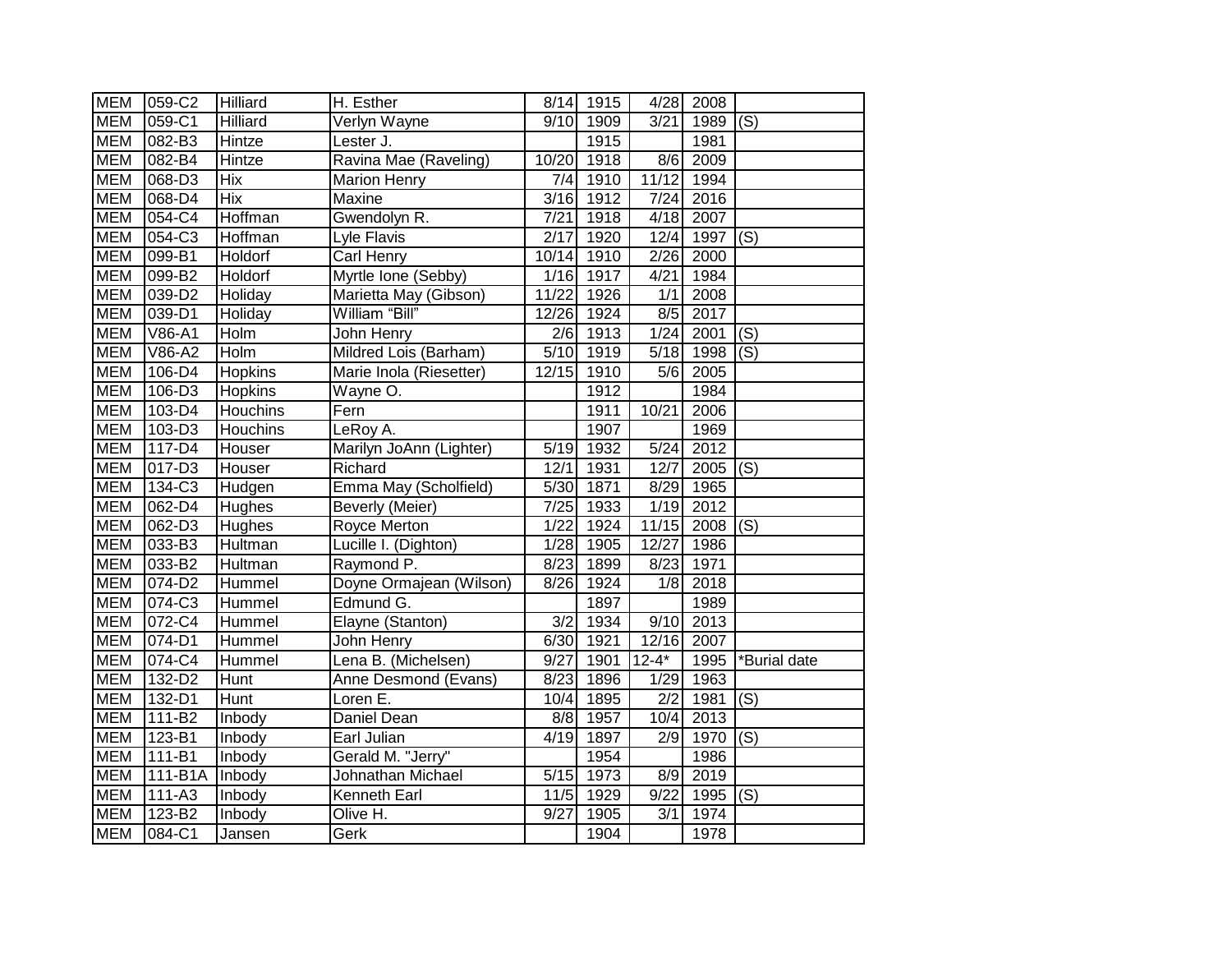| <b>MEM</b> | 084-C2     | Jansen        | Vera I. (Bruner)         | 10/18 1912        |           | 6/24             | 2003 |     |
|------------|------------|---------------|--------------------------|-------------------|-----------|------------------|------|-----|
| <b>MEM</b> | 131-C1     | Jensen        | Lawrence Charles         | 7/22              | 1917      | 2/21             | 1969 | (S) |
| <b>MEM</b> | 097-D1     | <b>Jewett</b> | Marie L. (Lampman)       |                   | 1911      | 5/28             | 1973 |     |
| <b>MEM</b> | 033-C4A    | Jimenez       | Marvel Murray (Hedges)   | 3/25              | 1922      | 2/7              | 2002 |     |
| <b>MEM</b> | 124-C4     | Johnson       | Alice V.                 |                   | 1922      |                  | 1991 |     |
| <b>MEM</b> | V88-A4     | Johnson       | Beryl Aileen (Bowden)    | 5/18              | 1926      | 1/27             | 2020 |     |
| <b>MEM</b> | 097-C1     | Johnson       | Betty J.                 | 6/7               | 1922      | 1/30             | 1995 |     |
| <b>MEM</b> | 094-D2     | Johnson       | Charlotte M.             |                   | 1920      |                  | 1988 |     |
| <b>MEM</b> | 028-C3     | Johnson       | George                   | 4/14              | 1934      | 12/12            | 2007 |     |
| <b>MEM</b> | 097-C2     | Johnson       | Kenneth Vernard          | 3/12              | 1917      | 4/5              | 2011 | (S) |
| <b>MEM</b> | V88-A3     | Johnson       | Lyle                     | 8/27              | 1923      | 6/24             | 2011 |     |
| <b>MEM</b> | 094-D1     | Johnson       | <b>Raymond Christian</b> | 9/26              | 1900      | 9/14             | 1990 | (S) |
| <b>MEM</b> | 124-C3     | Johnson       | Robert L.                |                   | 1918      |                  | 1993 |     |
| <b>MEM</b> | 031-C2     | Jorgensen     | Sherry (Boring)          | 9/17              | 1938      | 4/25             | 2010 |     |
| <b>MEM</b> | 084-D4     | Kannenberg    | Juanita D.               |                   | 1913      |                  | 1970 |     |
| <b>MEM</b> | 084-D3     | Kannenberg    | Roy H.                   | 11/27             | 1907      | $\overline{7/6}$ | 1993 |     |
| <b>MEM</b> | 134-D4     | Kazemba       | Edna M.                  | 12/18             | 1918      | 10/30            | 2001 |     |
| <b>MEM</b> | 134-D3     | Kazemba       | Emil A.                  | 4/5               | 1908      | 11/1             | 1978 |     |
| <b>MEM</b> | 107-D3     | Keagle        | Anna Mae                 | $\overline{2/6}$  | 1879      | 9/19             | 1946 |     |
| <b>MEM</b> | $107-D2$   | Keagle        | Dorvan D.                | 7/26              | 1909      | 6/3              | 2003 |     |
| <b>MEM</b> | $107 - D1$ | Keagle        | Joan Mae (Lauritson)     | $\overline{9/15}$ | 1933      | 6/24             | 2008 |     |
| <b>MEM</b> | $105 - A1$ | Kelsey        | Dora (Albertson)         | 11/19             | 1917      | 10/4             | 1986 |     |
| <b>MEM</b> | 057-A3     | Kennedy       | Clarence J.              |                   | 1907      |                  | 1982 |     |
| <b>MEM</b> | 057-A4     | Kennedy       | Kathryn C.               |                   | 1903      |                  | 1995 |     |
| <b>MEM</b> | 063-B2     | Kephart       | Ida B.                   | 3/13              | 1896      | 11/2             | 1991 |     |
| <b>MEM</b> | 063-B1     | Kephart       | Thomas Ives              | 5/6               | 1894      | 5/2              | 1967 | (S) |
| <b>MEM</b> | 093-B1     | Kern          | Derwood P.               | 8/31              | 1913      | 12/30            | 1993 |     |
| <b>MEM</b> | 093-B2     | Kern          | Glendora G.              |                   | 1916      |                  | 1993 |     |
| <b>MEM</b> | 134-C1     | Kirby         | John R.                  | 11/1              | 1890      | 5/11             | 1966 |     |
| <b>MEM</b> | 134-C2     | Kirby         | Marie D. (Hudgen)        | 10/17             | 1895      | 1/24             | 1997 |     |
| <b>MEM</b> | 126-B4     | Kizer         | Delia M.                 | 9/13              | 1905      | 12/1             | 1980 |     |
| <b>MEM</b> | 126-B3     | Kizer         | <b>Harold Charles</b>    | 2/28              | 1909      | 10/8             | 1991 | (S) |
| <b>MEM</b> | 040-C3A    | <b>Kness</b>  | Alice (McClintic)        | 7/22              | 1932      | 11/19            | 2016 |     |
| <b>MEM</b> | 050-C1     | <b>Kness</b>  | Dale "Red"               | 12/7              | 1923      | 9/19             | 2008 |     |
| <b>MEM</b> | 050-C3     | Kness         | David D.                 | 5/9               | 1953      | 10/14            | 2011 |     |
| <b>MEM</b> | 040-C3     | Kness         | Harold "Bill"            | 3/31              | 1931      | 9/6              | 2009 |     |
| <b>MEM</b> | 040-C2     | <b>Kness</b>  | Lonnie                   | 10/25             | 1957      | 12/8             | 2014 | (S) |
| <b>MEM</b> | 014-D3     | Knudson       | Jordan C.                | 6/10              | 1921      | 3/13             | 2010 |     |
| <b>MEM</b> | $014 - D4$ | Knudson       | Mabel Emma               |                   | 4/30 1920 | 8/7              | 2012 |     |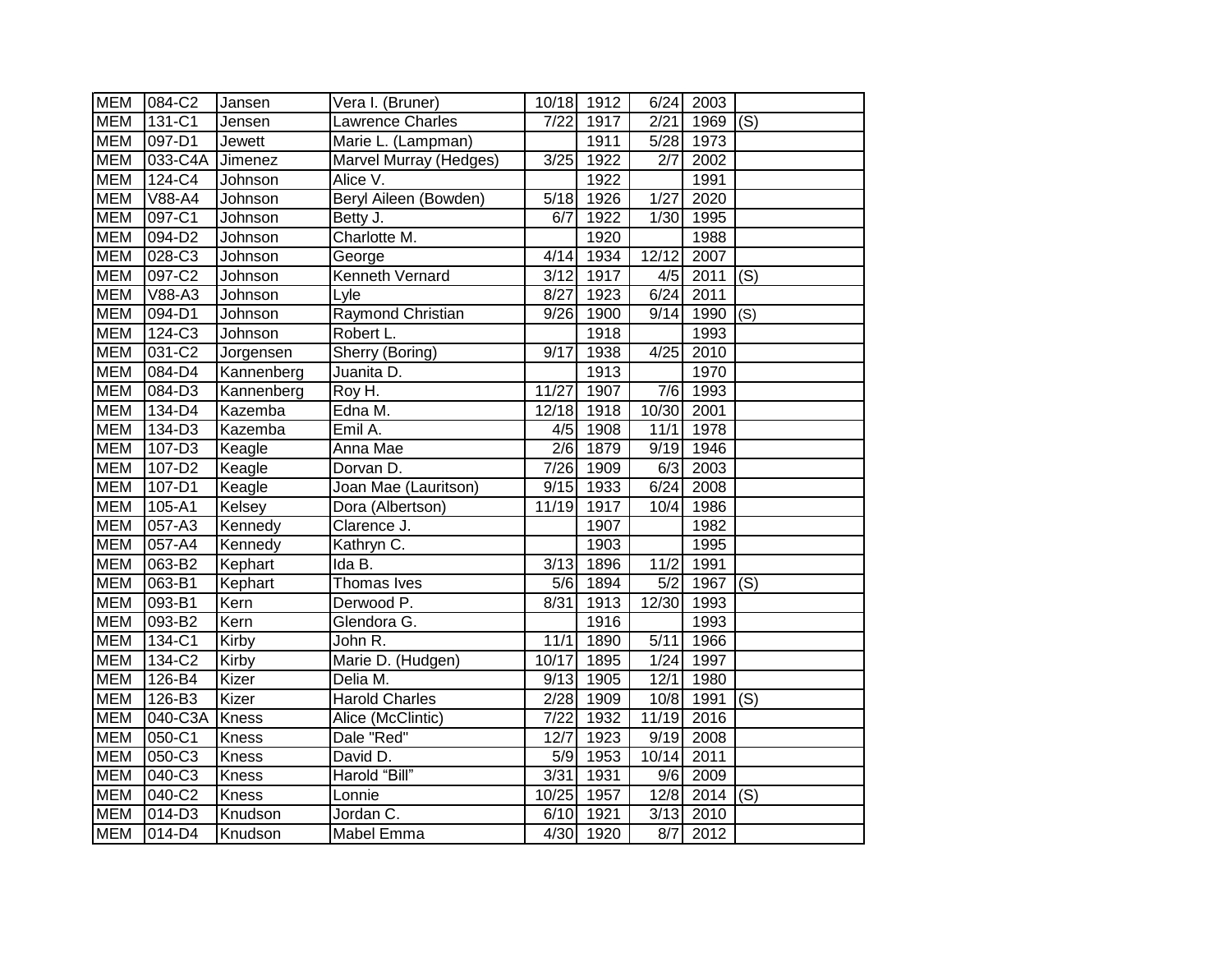| <b>MEM</b> | 029-D2                | Koelling  | Sheila M.                |                   | 1952              |                  | 1982 |                           |
|------------|-----------------------|-----------|--------------------------|-------------------|-------------------|------------------|------|---------------------------|
| <b>MEM</b> | $V72-D4$              | Kooima    | Jacob (Jack)             | 12/8              | 1937              | 8/11             | 2008 | $\overline{(\mathsf{S})}$ |
| <b>MEM</b> | 132-C1                | Koppen    | Clarence O.              | 12/29             | 1924              | 3/23             | 1979 | (S)                       |
| <b>MEM</b> | 132-C2A               | Koppen    | Iris June (Fedderson)    | 6/22              | 1931              | 5/3              | 2011 |                           |
| <b>MEM</b> | 132-C1A               | Koppen    | Karen Kay                | 3/10              | 1965              | 3/21             | 1965 |                           |
| <b>MEM</b> | $\overline{0}38 - A1$ | Kuehl     | George                   | 2/11              | 1913              | 2/11             | 1988 |                           |
| <b>MEM</b> | 078-C1                | Kuehl     | Leroy B.                 | 6/22              | 1918              | 12/20            | 1968 | (S)                       |
| <b>MEM</b> | 133-D3                | Kuyper    | Adrian A.                | 11/18             | $\overline{19}14$ | 7/1              | 1982 |                           |
| <b>MEM</b> | $133-D4$              | Kuyper    | N. Gail                  |                   | 1912              |                  | 1993 |                           |
| <b>MEM</b> | 064-A2                | Lambert   | Alice P.                 |                   | 1931              |                  | 1990 |                           |
| <b>MEM</b> | 081-B1                | Lambert   | <b>Elmer Lewis</b>       | 10/31             | 1914              | 6/22             | 1985 |                           |
| <b>MEM</b> | 061-B2                | Lambert   | Inez Olga (Benthien)     | 12/7              | 1934              | 3/1              | 2005 |                           |
| <b>MEM</b> | 064-A1                | Lambert   | James E.                 |                   | 1923              |                  | 1984 |                           |
| <b>MEM</b> | 061-B1                | Lambert   | Joseph Raymond           | 2/3               | 1925              | 12/4             | 2009 |                           |
| <b>MEM</b> | 081-B2                | Lambert   | Julia L.                 |                   | 1912              |                  | 1992 |                           |
| <b>MEM</b> | 082-A4                | Lantz     | Flora B.                 |                   | 1892              |                  | 1965 |                           |
| <b>MEM</b> | 082-A3                | Lantz     | Marcus D.                |                   | 1879              |                  | 1975 |                           |
| <b>MEM</b> | 070-B2                | Larsen    | Evelyn Mae (Schultz)     | 3/29              | 1924              | 5/30             | 2014 |                           |
| <b>MEM</b> | 070-B1                | Larsen    | Ivan E.                  | 9/21              | 1923              | 3/26             | 1993 | (S)                       |
| <b>MEM</b> | 004-A4                | Larson    | Hazel M.                 | 7/14              | 1907              | 11/27            | 1964 |                           |
| <b>MEM</b> | 030-C1                | Larson    | Keith Wendell            | 10/31             | 1913              | 7/9              | 1993 |                           |
| <b>MEM</b> | 004-A3                | Larson    | Norman                   | 12/31             | 1911              | 6/9              | 2000 | (S)                       |
| <b>MEM</b> | 004-A1                | Larson    | Ruth (Rood)              | $1/17$            | 1920              | 4/24             | 2002 |                           |
| <b>MEM</b> | 078-B1                | Laubach   | Alfred John              | 10/10             | 1909              | 3/29             | 2002 |                           |
| <b>MEM</b> | 078-B3                | Laubach   | Kent Alfred              | $\overline{5/18}$ | 1957              | 12/29            | 1973 |                           |
| <b>MEM</b> | 078-B2                | Laubach   | Wilma L. (Mangels)       | 5/17              | 1913              | 3/2              | 2001 |                           |
| <b>MEM</b> | 014-C1                | Lawyer    | <b>Chester Ray</b>       |                   | 1911              |                  | 1971 |                           |
| <b>MEM</b> | 014-C3                | Lawyer    | <b>Glenn Eldridge</b>    | 5/17              | 1909              | $\overline{2/2}$ | 1979 | $\overline{(\mathsf{S})}$ |
| <b>MEM</b> | 014-C4                | Lawyer    | Ruby Marie (Sheldon)     | 3/2               | 1919              | 2/12             | 2000 |                           |
| <b>MEM</b> | 033-B4                | Lefever   | Cora B.                  | 8/15              | 1889              | 1/26             | 1989 |                           |
| <b>MEM</b> | $035 - B3$            | Leininger | George Ralph             | $12\sqrt{21}$     | $\overline{19}21$ | 10/28            | 2001 | $\overline{S}()$          |
| <b>MEM</b> | $035 - B4$            | Leininger | Patricia J.              |                   | 1932              |                  | 1989 |                           |
| <b>MEM</b> | 068-C2                | Lemon     | Ella M.                  | 7/2               | 1900              | 5/12             | 1990 |                           |
| <b>MEM</b> | 068-C1                | Lemon     | <b>Hobart Flint</b>      | 7/31              | 1897              | 9/21             | 1980 | (S)                       |
| <b>MEM</b> | 037-D4                | Lenning   | Oliva                    | 4/2               | 1893              | 2/17             | 1989 |                           |
| <b>MEM</b> | 120-B4                | Lewis     | Michael K.               | 4/2               | 1951              | 11/5             | 2001 |                           |
| <b>MEM</b> | 092-D1                | Lighter   | <b>Harold Leland</b>     | 11/24             | 1896              | $\sqrt{2/27}$    | 1980 | (S)                       |
| <b>MEM</b> | 092-D2                | Lighter   | Helene Mae (Geesman)     | 1/30              | 1897              | 12/28            | 1988 |                           |
| <b>MEM</b> | 067-D2                | Lindsay   | Delores Marie (Benjamin) | 8/10              | 1923              | 2/13             | 2011 |                           |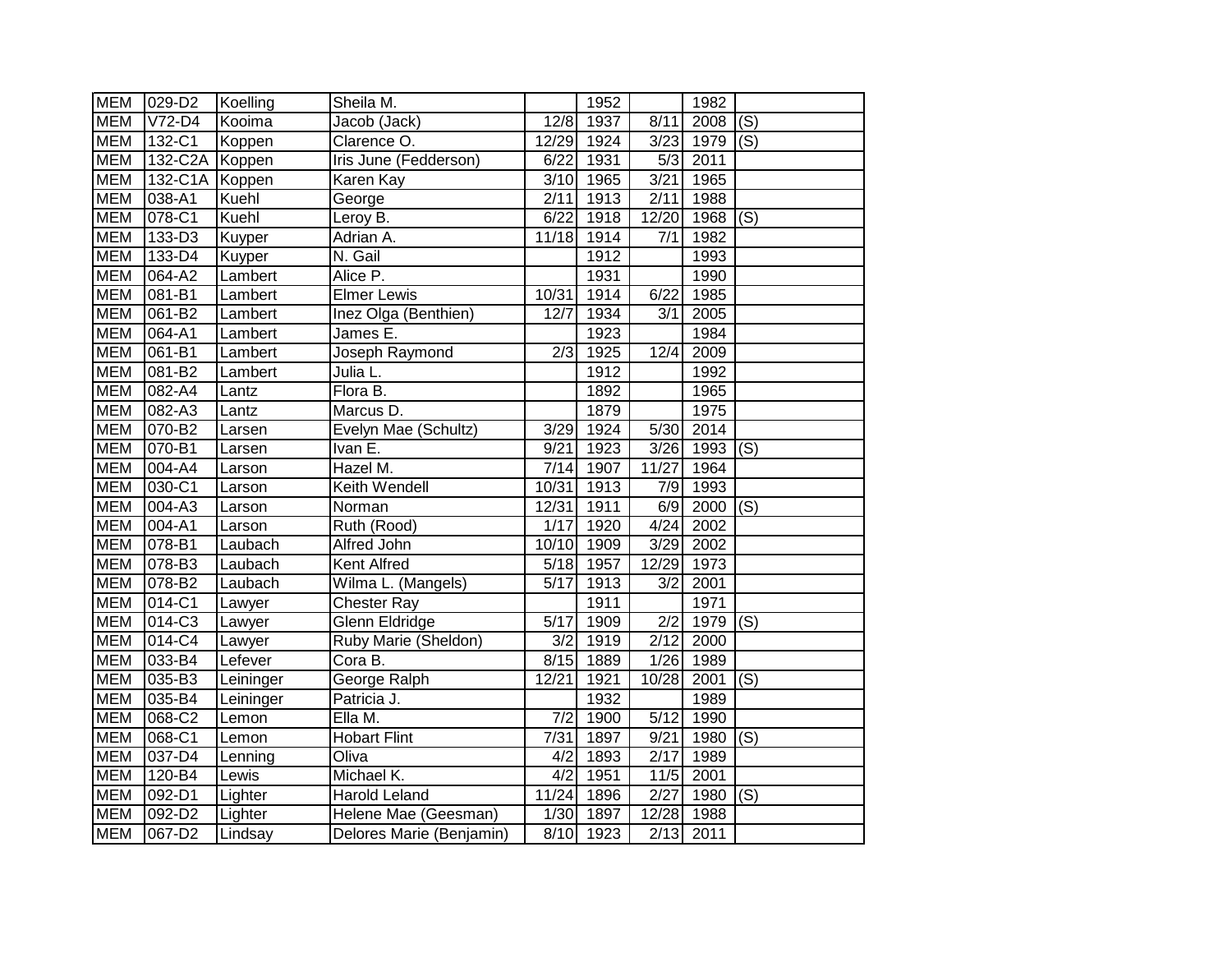| <b>MEM</b> | 067-D1     | Lindsay           | Jerry Franklin                 | 9/5               | 1920 | 2/24              | 1969              |                           |
|------------|------------|-------------------|--------------------------------|-------------------|------|-------------------|-------------------|---------------------------|
| <b>MEM</b> | 067-D3     | Lindsay           | John Phillip                   | 10/21             | 1956 |                   | 1983              |                           |
| <b>MEM</b> | 067-C4     | Lindsay           | Tom L.                         | 6/29              | 1952 | 12/4              | 2002              |                           |
| <b>MEM</b> | 067-A3     | Lindsey           | Herbert DeWayne                | 2/20              | 1929 | 2/15              | 1994              | (S)                       |
| <b>MEM</b> | 067-A4     | Lindsey           | Ruth Elaine (Somers)           | 8/25              | 1928 | 3/5               | 2017              |                           |
| <b>MEM</b> | 055-B3A    | Lippon            | Eva M.                         |                   | 1902 |                   | 1996              |                           |
| <b>MEM</b> | 066-D4     | Lippon            | Marilyn Donnalea (Headrick     | 10/4              | 1926 | 9/5               | 2020              |                           |
| <b>MEM</b> | $066 - D3$ | Lippon            | Frank E.                       | 5/10              | 1924 | 9/4               | 1998              |                           |
| <b>MEM</b> | 012-B4     | Little            | Franklin Craig                 | 1/26              | 1924 | 10/10             | 2012              |                           |
| <b>MEM</b> | 089-A4     | Lloyd             | <b>Bernice Elaine (Myrick)</b> | 7/4               | 1915 | 1/10              | 2004              |                           |
| <b>MEM</b> | 089-A3     | Lloyd             | <b>Edward David</b>            | $\overline{3/21}$ | 1913 | 1/28              | 2001              |                           |
| <b>MEM</b> | V39-C2     | Lloyd             | Glea Henry                     | 9/15              | 1930 | 4/17              | 2015              | (S)                       |
| <b>MEM</b> | 039-C3     | Lloyd             | Twylla Ruth (Gregory)          | 1/26              | 1924 | 11/26             | 2013              |                           |
| <b>MEM</b> | 100-D2     | Looft             | Beverly Mae (Petersen)         | 8/7               | 1925 | 8/17              | 2008              |                           |
| <b>MEM</b> | 100-D1     | Looft             | Verle Peter                    | 8/26              | 1921 | 4/16              | 2000              | (S)                       |
| <b>MEM</b> | V54-B2     | Lowry             | Marjianne "Marge" (Lenz)       | 11/29             | 1936 | 7/20              | 2018              |                           |
| <b>MEM</b> | $V54-B1$   | Lowry             | Ted Jr.                        | $\frac{6}{6}$     | 1933 | 12/23             | 2017              | $\overline{(\mathsf{S})}$ |
| <b>MEM</b> | 113-C2     | Luhring           | Dorothy Blanche (Slemmons      | 9/27              | 1905 | 10/6              | 1984              |                           |
| <b>MEM</b> | $113-C1$   | Luhring           | Otto L.                        | 2/20              | 1904 | 10/18             | 1970              |                           |
| <b>MEM</b> | 048-C3     | Lundstrom         | Dale Allen                     | 1/3               | 1915 | 12/23             | 2010              | $\overline{(\mathsf{S})}$ |
| <b>MEM</b> | 048-C4     | Lundstrom         | Sarah Rose (Amdahl)            | 4/12              | 1926 | 12/21             | $\overline{2020}$ |                           |
| <b>MEM</b> | 117-C3     | Lynn              | <b>Bernard Fay "Barney"</b>    | 9/27              | 1918 | 2/7               | 1999              | (S)                       |
| <b>MEM</b> | 117-C4     | Lynn              | Helen (Hale)                   | 11/22             | 1921 | 1/14              | 2015              | (S)                       |
| <b>MEM</b> | 068-C3     | <b>MacRunnels</b> | LaVerne Albert                 | 10/30             | 1922 | $\overline{5/17}$ | 1995              | (S)                       |
| <b>MEM</b> | 137-C2     | Manser            | Bertha Ella (Cook)             | $\overline{7}/14$ | 1911 | 3/14              | 2001              |                           |
| <b>MEM</b> | 137-C1     | Manser            | Ray E.                         | 12/16             | 1901 | 8/5               | 1967              |                           |
| <b>MEM</b> | 140-C1     | Martini           | <b>Hilmar Theodore</b>         | 6/22              | 1910 | $\overline{5/9}$  | 1979              | $\overline{(\mathsf{S})}$ |
| <b>MEM</b> | 140-C2     | Martini           | Imogene Ruth (Baker)           | 11/5              | 1912 | 1/31              | 2009              |                           |
| <b>MEM</b> | 087-A3     | May-              | John                           | 1/29              | 1949 | $\overline{7/17}$ | 2015              |                           |
| <b>MEM</b> | 087-C4     | McCann            | <b>Edith Mae</b>               |                   | 1898 |                   | 1981              |                           |
| <b>MEM</b> | 087-C3     | <b>McCann</b>     | Royal Faye                     | 12/18             | 1893 | 6/20              | 1976              | (S)                       |
| <b>MEM</b> | 040-C1     | McClintic         | William George                 |                   | 1906 |                   | 1992              |                           |
| <b>MEM</b> | 094-B1     | McClurg           | <b>Delmer Bruce</b>            | 4/29              | 1908 | 10/20             | 1965              |                           |
| <b>MEM</b> | 094-B2     | McClurg           | Ella H. (Schneekloth)          | 7/20              | 1905 | 3/18              | 1994              |                           |
| <b>MEM</b> | 044-B2     | McGeorge          | Lottie H.                      |                   | 1904 |                   | 1981              |                           |
| <b>MEM</b> | 044-B1     | McGeorge          | Thomas R.                      |                   | 1901 |                   | 1981              |                           |
| <b>MEM</b> | 087-B3     | McKinstry         | Don Lee                        | 10/3              | 1942 | 11/22             | 2002              | (S)                       |
| <b>MEM</b> | 087-B1     | <b>McKinstry</b>  | Raymond                        |                   | 1899 |                   | 1975              |                           |
| <b>MEM</b> | 087-B2     | <b>McKinstry</b>  | Vera Hazel (Schroeder)         | 3/22              | 1909 | $\overline{2}/4$  | 2004              |                           |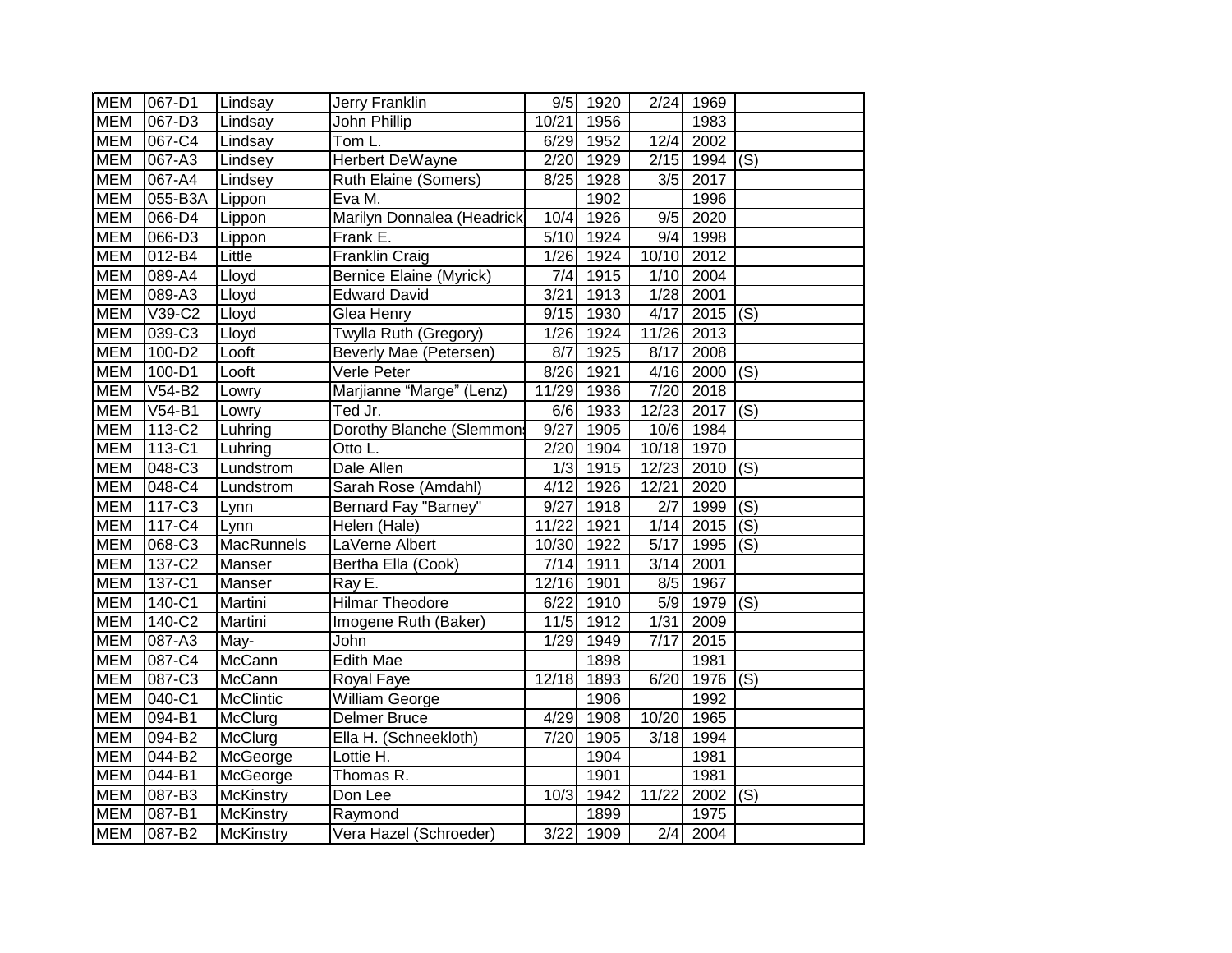| <b>MEM</b> | 068-D2                      | Meinking       | Nelda J. (Powell)      | 8/5    | 1932 | 10/25                     | 2002 |                           |
|------------|-----------------------------|----------------|------------------------|--------|------|---------------------------|------|---------------------------|
| <b>MEM</b> | $049-C3A$                   | Mettler        | Karen                  | 9/30   | 1942 | 3/14                      | 2010 |                           |
| <b>MEM</b> | 049-C3                      | <b>Mettler</b> | Marvin                 | 8/28   | 1939 | 3/9                       | 2013 |                           |
| <b>MEM</b> | 023-A4                      | Meyer          | Blanche E. (Goering)   | 9/23   | 1913 | 4/1                       | 2005 |                           |
| <b>MEM</b> | 023-A3                      | Meyer          | Lester Leonard         | 1/17   | 1916 | 2/22                      | 2010 |                           |
| <b>MEM</b> | 067-D4A Meyers              |                | Duane Anthony          | 11/2   | 1967 | 11/2                      | 1967 |                           |
| <b>MEM</b> | 049-A1                      | <b>Meyers</b>  | Lou J.                 |        | 1898 |                           | 1980 |                           |
| <b>MEM</b> | $067 - D4$                  | <b>Meyers</b>  | Margaret Ann (Lindsay) | 7/3    | 1945 | 11/2                      | 1967 |                           |
| <b>MEM</b> | $049-A2$                    | <b>Meyers</b>  | Zeida P                |        | 1904 |                           | 1992 |                           |
| <b>MEM</b> | $119 - D1$                  | Miner          | Diane Rene             | 5/5    | 1965 | 11/15                     | 1970 |                           |
| <b>MEM</b> | 060-B2                      | Mitchell       | Bonnie Lavonne (Hagan) | 4/8    | 1924 | 10/17                     | 2018 |                           |
| <b>MEM</b> | 060-B1                      | Mitchell       | Donald                 | $1/12$ | 1924 | 7/7                       | 2006 |                           |
| <b>MEM</b> | 069-D3                      | Molendorp      | Dennis Leroy           | 8/17   | 1945 | 10/19                     | 2007 | (S)                       |
| <b>MEM</b> | 069-D2                      | Molendorp      | Doris D.               |        | 1928 |                           | 1993 |                           |
| <b>MEM</b> | 069-D1                      | Molendorp      | Eldon M.               | 7/28   | 1922 | 4/11                      | 1997 | (S)                       |
| <b>MEM</b> | 118-D2                      | Montgomery     | <b>Mary Isabelle</b>   | 12/18  | 1916 | $\frac{8}{6}$             | 2006 |                           |
| <b>MEM</b> | $118 - D1$                  | Montgomery     | Robert A.              | 3/27   | 1916 | 6/13                      | 1973 | $\overline{(\mathsf{S})}$ |
| <b>MEM</b> | 118-D3                      | Montgomery     | <b>Robert Franklin</b> | 3/17   | 1939 | 12/11                     | 1966 | $\overline{(\mathsf{S})}$ |
| <b>MEM</b> | 043-C1A                     | Morand         | Donna Marie            |        |      | 1/8                       | 1964 | Infant                    |
| <b>MEM</b> | 065-C1                      | Morgan         | Alvin W.               |        | 1908 |                           | 1988 |                           |
| <b>MEM</b> | 065-C2                      | Morgan         | <b>Betty</b>           | 9/28   | 1926 | 12/30                     | 2016 |                           |
| <b>MEM</b> | $121-C3$                    | <b>Morris</b>  | Mattie E. (Dufner)     | 9/3    | 1877 | 6/26                      | 1973 |                           |
| <b>MEM</b> | V56-A1                      | Mortenson      | <b>Jack Neil</b>       | 6/8    | 1931 | 10/15                     | 2001 | (S)                       |
| <b>MEM</b> | V56-A2                      | Mortenson      | Marion                 | 5/18   | 1933 | 6/22                      | 2015 |                           |
| <b>MEM</b> | 063-C1                      | Mourer         | Glenn O.               |        | 1906 |                           | 1974 | $\overline{(\mathsf{S})}$ |
| <b>MEM</b> | 063-C2                      | Mourer         | Lola G. (Sibley)       | 12/26  | 1913 | 6/18                      | 2007 |                           |
| <b>MEM</b> | $091 - D1$                  | Mueller        | Jackson Andrew         | 2/18   | 2003 | 12/17                     | 2003 |                           |
| <b>MEM</b> | 122-B3                      | Musil          | Donald                 | 10/23  | 1934 | $\overline{\frac{3}{22}}$ | 2015 | $\overline{(\mathsf{S})}$ |
| <b>MEM</b> | 131-C2                      | Neighbor       | Annette (Jensen)       | 8/2    | 1923 | 2/24                      | 2011 |                           |
| <b>MEM</b> | $071 - A1$                  | Nelson         | Delmar                 | 8/4    | 1926 | 5/4                       | 2014 |                           |
| <b>MEM</b> | $\overline{\text{V38}}$ -D1 | <b>Nelson</b>  | Glen Harvey            | 1/20   | 1922 | 4/27                      | 1987 | $\overline{(\mathsf{S})}$ |
| <b>MEM</b> | $056 - A2$                  | Nelson         | Inena                  | 3/18   | 1915 | 3/1                       | 2008 |                           |
| <b>MEM</b> | 056-A1                      | Nelson         | <b>Stanley Allison</b> | 9/22   | 1914 | 2/24                      | 1993 | (S)                       |
| <b>MEM</b> | 109-B1                      | Nelson         | Velma V.               | 3/13   | 1915 | 4/18                      | 1991 |                           |
| <b>MEM</b> | 058-C2                      | Nelson         | Violet J. (Clark)      | $1/12$ | 1911 | 1/29                      | 2002 |                           |
| <b>MEM</b> | 058-C1                      | Nelson         | Virgil W.              | 8/24   | 1909 | 2/14                      | 1993 | (S)                       |
| <b>MEM</b> | 112-D3                      | Newman         | George Charles         | 10/1   | 1920 | 3/10                      | 2004 | (S)                       |
| <b>MEM</b> | 112-D4                      | Newman         | Lucille C. (Schneider) | 10/9   | 1918 | 2/14                      | 2003 |                           |
| <b>MEM</b> | 031-A1                      | Newman         | Raymond W.             |        | 1906 |                           | 1992 |                           |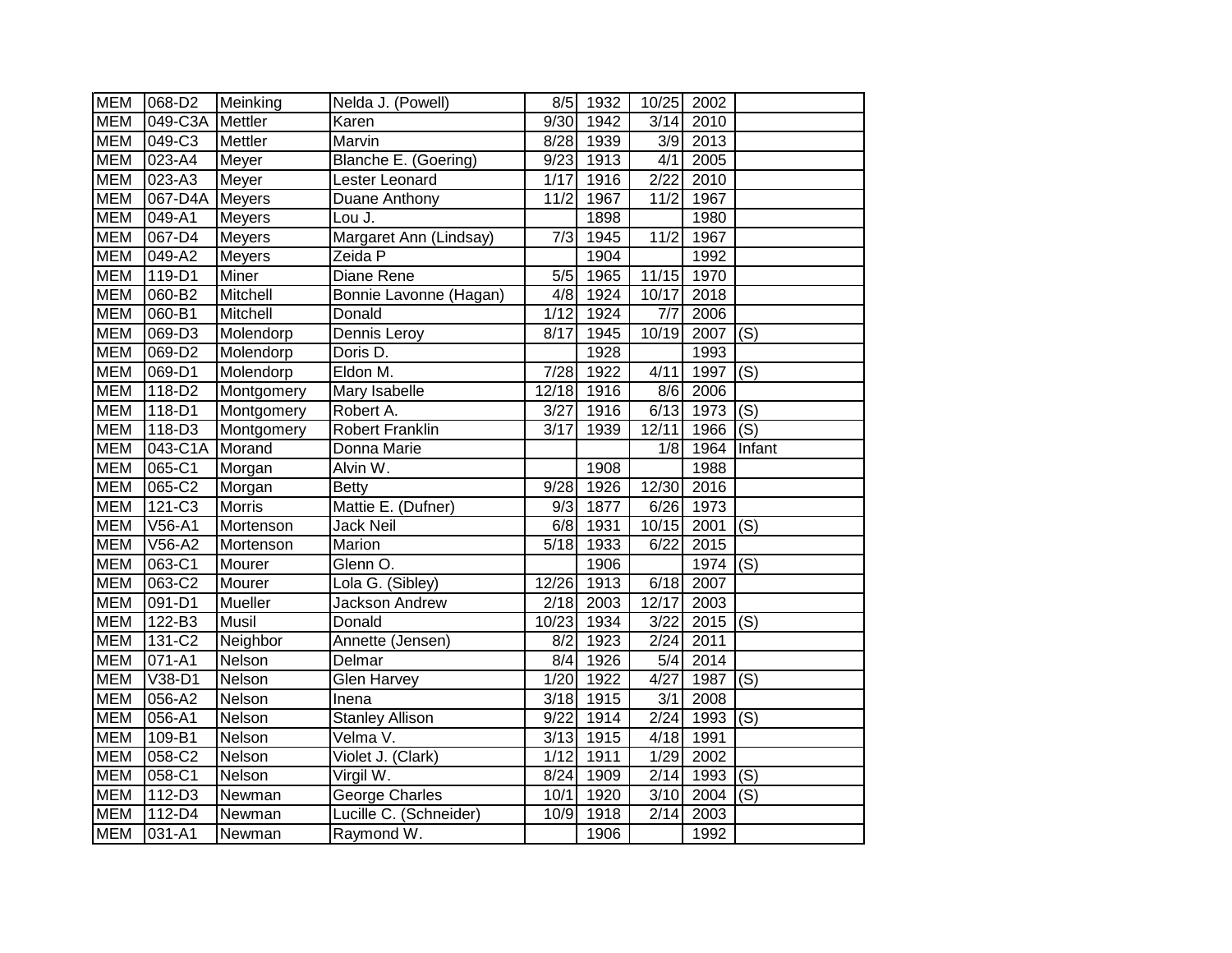| <b>MEM</b> | 031-A2     | Newman         | Vernetta C. (Pelley)      | 11/20            | 1907              | 11/17             | 2002       |                           |
|------------|------------|----------------|---------------------------|------------------|-------------------|-------------------|------------|---------------------------|
| <b>MEM</b> | 027-A1     | Newton         | Marilyn Joyce             | 2/1              | 1932              | 12/4              | 2006       |                           |
| <b>MEM</b> | 027-A2     | Newton         | <b>Thomas Farley</b>      | 12/12            | 1929              | 3/19              | 2011       |                           |
| <b>MEM</b> | 043-C1     | Nodland        | Thoralf "Tory"            | 12/25            | 1922              | 3/18              | 2004       |                           |
| <b>MEM</b> | 108-C3     | Norman         | James Sylvan              | 12/26            | 1928              | 1/14              | 2017       | $\overline{(\mathsf{S})}$ |
| <b>MEM</b> | 108-C1     | Norman         | Leroy Ralph "Babe"        | 1/13             | 1904              | 9/18              | 1964       |                           |
| <b>MEM</b> | 108-C4     | Norman         | Marney Lucille (Hinn)     | 8/9              | 1931              | 7/20              | 2021       |                           |
| <b>MEM</b> | 108-C2     | Norman         | Vera June (Morris)        | 6/4              | 1907              | $\overline{2/1}$  | 1998       |                           |
| <b>MEM</b> | 109-D3     | <b>Norris</b>  | Clyde Howard              | 7/3              | 1918              | 9/24              | 1999       |                           |
| <b>MEM</b> | 109-D4     | <b>Norris</b>  | Helen Ruth (Hamann)       | 9/14             | 1920              | 4/7               | 2013       |                           |
| <b>MEM</b> | 139-C2     | Norton         | Damon Lee                 | 2/13             | 1976              | 8/14              | 1984       |                           |
| <b>MEM</b> | 077-A1     | Oleson         | Darlowe Lloyd             | 10/31            | 1917              | 8/16              | 1973       | (S)                       |
| <b>MEM</b> | 077-A2     | Oleson         | Mary K.                   | 12/29            | 1922              | 1/9               | 1997       |                           |
| <b>MEM</b> | 054-B3     | Olson          | Dwain Vernon "Ole"        | 2/13             | 1924              | $\overline{1}1/2$ | 2011       |                           |
| <b>MEM</b> | 109-A4     | Ortman         | Lucille Jane              | 7/1              | 1918              | $\frac{11}{6}$    | 2017       |                           |
| <b>MEM</b> | 109-A3     | Ortman         | Royce                     | 6/13             | 1918              | 11/30             | 2009       |                           |
| <b>MEM</b> | 118-B1     | Osborn         | Lawrence Floyd            | 9/30             | 1919              | 11/8              | 2013       | $\overline{(\mathsf{S})}$ |
| <b>MEM</b> | 118-B2     | Osborn         | Velma Lorena (Brott)      | 10/31            | 1921              | 10/23             | 2006       |                           |
| <b>MEM</b> | 138-D4     | Osgerby        | Marcia Elisabeth (Dierks) | 9/4              | 1948              | 6/12              | 2021       |                           |
| <b>MEM</b> | 129-B4     | Packard        | Dona M.                   | 7/31             | 1921              | 8/7               | 1990       |                           |
| <b>MEM</b> | 129-B3     | Packard        | Gene L.                   | 9/19             | 1917              | $\overline{2/1}$  | 1989       |                           |
| <b>MEM</b> | 099-D3     | <b>Parkins</b> | Clarence                  |                  | 1916              |                   | 1991       |                           |
| <b>MEM</b> | 099-D4     | Parkins        | Nelda Dorothy (Peterson)  | 12/2             | 1919              | 10/15             | 1999       |                           |
| <b>MEM</b> | 077-D1     | Pashby         | Mildred (Magee)           | 11/30            | 1918              | 10/8              | 1985       |                           |
| <b>MEM</b> | 083-B3     | Pashby         | Robert Harold             | 9/12             | 1916              | 5/28              | 1989       | (S)                       |
| <b>MEM</b> | 127-A2     | Peck           | Arbie Ilene (Jamison)     | 11/29            | $\overline{19}24$ | 9/9               | 1998       |                           |
| <b>MEM</b> | $127 - A1$ | Peck           | <b>Francis Charles</b>    | 1/12             | 1921              | 2/27              | 1980       | (S)                       |
| <b>MEM</b> | 077-C4     | Pederson       | Dorothy Mae (Nelson)      | 11/15            | 1923              | 11/9              | 2014       |                           |
| <b>MEM</b> | 077-C3     | Pederson       | Ralph P.                  |                  | 1920              |                   | 1993       |                           |
| <b>MEM</b> | 124-B3     | Peebles        | Charles                   |                  | 1901              |                   | 1990       |                           |
| <b>MEM</b> | 124-B4     | Peebles        | Lillie Mary (Krumwiede)   | 1/5              | 1898              | $\overline{3/7}$  | 1998       |                           |
| <b>MEM</b> | 072-D4     | Peterson       | Fern F.                   |                  | 1905              |                   | 1993       |                           |
| <b>MEM</b> | 072-D3     | Peterson       | <b>Mauritz Martin</b>     | 7/15             | 1915              | 1/23              | 2004       |                           |
| <b>MEM</b> | 064-D3     | Petska         | Sandra (Somers)           | 8/16             | 1972              | 3/22              | 2010       |                           |
| <b>MEM</b> | V56-B1     | Phillips       | <b>Clifford Howard</b>    | 1/20             | 1910              | 1/18              | 1982       | (S)                       |
| <b>MEM</b> | V56-B2     | Phillips       | I. Melvina (Fogle)        | 4/4              | 1914              | 7/28              | 1992       |                           |
| <b>MEM</b> | 123-C1     | Pierce         | <b>Richard Southard</b>   | 7/19             | 1912              | 5/20              | 1980       |                           |
| <b>MEM</b> | 082-A1     | Place          | Harry                     | 5/22             | 1917              | 8/22              | 1987       | (S)                       |
| <b>MEM</b> | 020-B3     | Plagman        | Clifford R.               | $\overline{3}/9$ | 1930              |                   | $4/5$ 2007 | (S)                       |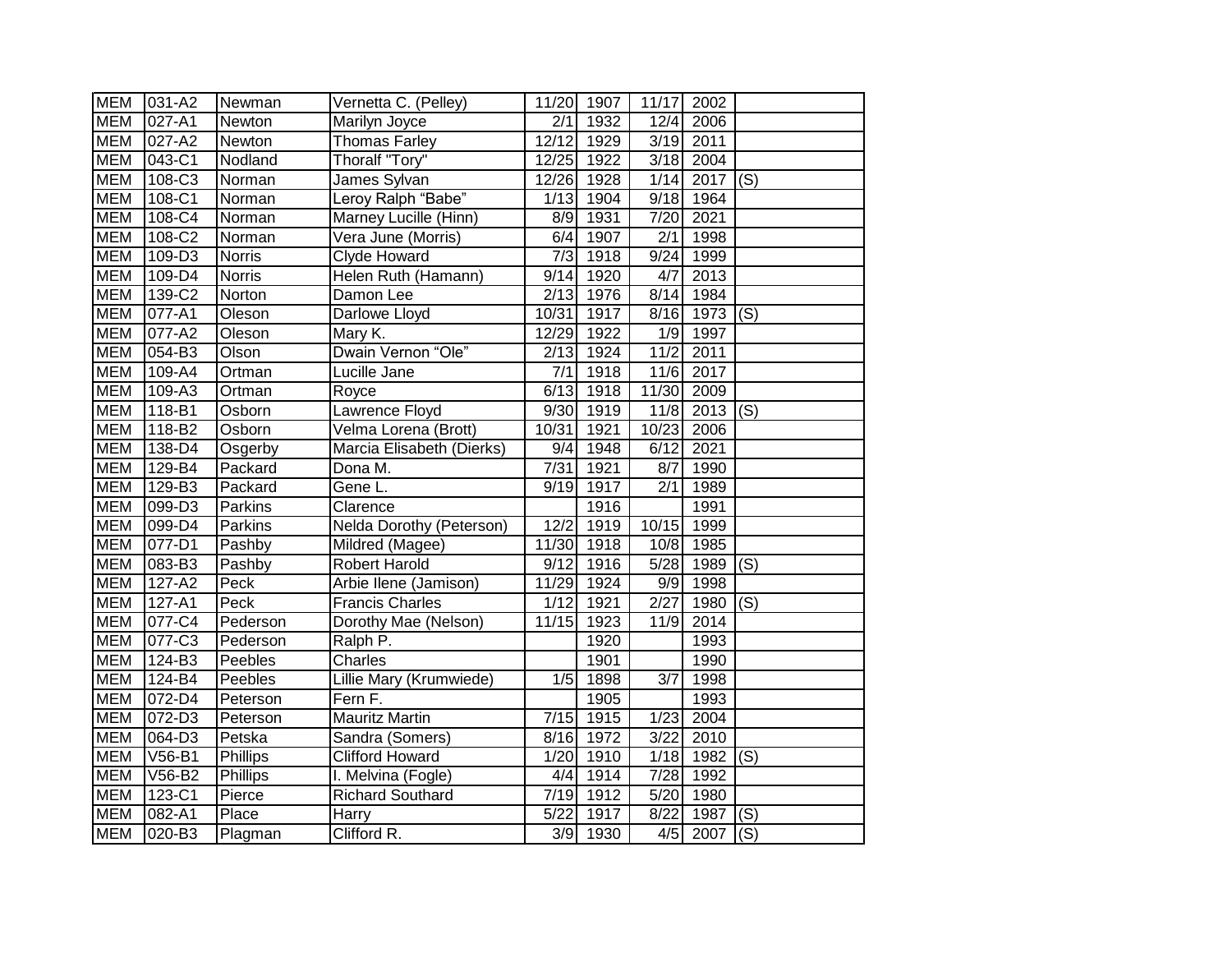| <b>MEM</b> | 020-B2                           | Plagman   | Matthew Lyndon         | 7/25             | 1956 | 10/15 2012        |                 |       |
|------------|----------------------------------|-----------|------------------------|------------------|------|-------------------|-----------------|-------|
| <b>MEM</b> | $\overline{094}$ -B <sub>3</sub> | Powell    | Donald Ray             | 3/23             | 1919 | $\overline{3/5}$  | 1999            | (S)   |
| <b>MEM</b> | 099-B4                           | Powell    | Marjorie L (Steffen)   | 4/24             | 1922 | 2/22              | 2008            |       |
| <b>MEM</b> | 116-A2                           | Prescher  | Geraldine S. (Hamre)   | 7/14             | 1916 | 1/27              | 1993            |       |
| <b>MEM</b> | 116-C1A                          | Prescher  | Lonnie Gene            | 2/13             | 1944 | $\overline{3/15}$ | 2016            |       |
| <b>MEM</b> | $\overline{116} - A1$            | Prescher  | Walter E. "Wally"      | 9/27             | 1920 | 12/31             | 2012            |       |
| <b>MEM</b> | 057-C4                           | Pries     | Glewn (Adams)          | 11/15            | 1896 | 8/7               | 1972            |       |
| <b>MEM</b> | 057-C3                           | Pries     | John Emil              | 10/19            | 1894 | 9/18              | 1963            | (S)   |
| <b>MEM</b> | 093-C2                           | Quee      | Martha (Danielson)     | 10/7             | 1888 | 2/14              | 1967            |       |
| <b>MEM</b> | 093-C1                           | Quee      | Sandford D.            | 11/18            | 1915 | 2/28              | 1971            |       |
| <b>MEM</b> | 119-A3                           | Radtke    | Clarence William       | 12/21            | 1935 | 1/27              | 2008            |       |
| <b>MEM</b> | 058-B4                           | Rank      | Helen T. (Hamilton)    | 8/21             | 1905 | 10/26             | 1995            | (DAR) |
| <b>MEM</b> | 058-B3                           | Rank      | Louis J.               | $\overline{4}/6$ | 1905 | 8/24              | 1981            |       |
| <b>MEM</b> | 128-A4                           | Rebe      | <b>Esther Marie</b>    | $\overline{7/4}$ | 1921 | $\overline{5/3}$  | 2013            |       |
| <b>MEM</b> | 058-B2                           | Redington | Margery E.             |                  | 1909 |                   | 2001            |       |
| <b>MEM</b> | 058-B1                           | Redington | Paul H.                | 10/21            | 1909 | 8/28              | 1980            |       |
| <b>MEM</b> | 140-D1                           | Reed      | Dale Walter            | 12/8             | 1912 | 11/1              | 2008            |       |
| <b>MEM</b> | 035-D3                           | Reed      | Donald E.              | 7/15             | 1932 | 11/21             | 1988            |       |
| <b>MEM</b> | $041 - B1$                       | Reed      | Earl E.                |                  | 1911 |                   | 1975            |       |
| <b>MEM</b> | 047-A2                           | Reed      | Irene Pearl (Bendixen) | 8/18             | 1924 | $\overline{8/9}$  | 2018            |       |
| <b>MEM</b> | 140-D2                           | Reed      | Ruth Elnora (Miller)   | 7/10             | 1916 | 12/8              | 2012            |       |
| <b>MEM</b> | 047-A1                           | Reed      | Virgil Leroy           | 8/3              | 1923 | 7/30              | 1984            | (S)   |
| <b>MEM</b> | 127-B3                           | Reese     | Arthur F.              | 9/2              | 1899 | 9/8               | 1982            | (S)   |
| <b>MEM</b> | 127-B4                           | Reese     | Lois Alma (Palmer)     | $\overline{4/3}$ | 1902 | 12/23             | 1971            |       |
| <b>MEM</b> | 101-B2                           | Rehse     | Maurine A.             |                  | 1908 |                   | 1991            |       |
| <b>MEM</b> | $101 - B1$                       | Rehse     | Scott T.               |                  | 1900 |                   | 1988            |       |
| <b>MEM</b> | 138-D3                           | Rensink   | Mary E. (Dierks)       | 10/28            | 1918 | 1/21              | 1994            |       |
| <b>MEM</b> | 132-C2                           | Rickard   | Andrew James           | 12/1             | 1995 | 7/2               | 1999            |       |
| <b>MEM</b> | 014-B2                           | Rickman   | Ethel Ida (Emrich)     | 10/8             | 1912 | 10/1              | 1979            |       |
| <b>MEM</b> | $014 - B1$                       | Rickman   | Loy Doyle              | 4/10             | 1910 | 3/10              | 1973            |       |
| <b>MEM</b> | 044-D3                           | Rider     | Opal (Barrett)         | 7/4              | 1912 | $8/\overline{7}$  | 1996            |       |
| <b>MEM</b> | $128 - A1$                       | Riley     | John Henry             | 4/3              | 1916 | 5/8               | 1963            | (S)   |
| <b>MEM</b> | 097-B1                           | Ringler   | George J.              |                  | 1904 |                   | 1980            |       |
| <b>MEM</b> | 097-A2                           | Ringler   | Ina (Ostheimer)        | 8/8              | 1920 | 11/19             | 2017            |       |
| <b>MEM</b> | 097-B2                           | Ringler   | Pearl L. (Wilson)      | 1/11             | 1910 | 2/9               | 2007            |       |
| <b>MEM</b> | 097-A1                           | Ringler   | Richard L.             |                  | 1909 |                   | 1974            |       |
| <b>MEM</b> | 107-C2                           | Robinson  | Avah Emily (Bailey)    | 11/25            | 1911 | 10/29             | 2010            |       |
| <b>MEM</b> | 107-C1                           | Robinson  | Ernest John            | 1/19             | 1903 | 8/10              | 1997            |       |
| <b>MEM</b> | $041 - D1$                       | Rogne     | <b>Lowell Deane</b>    | 5/15             | 1949 |                   | $9/16$ 2018 (S) |       |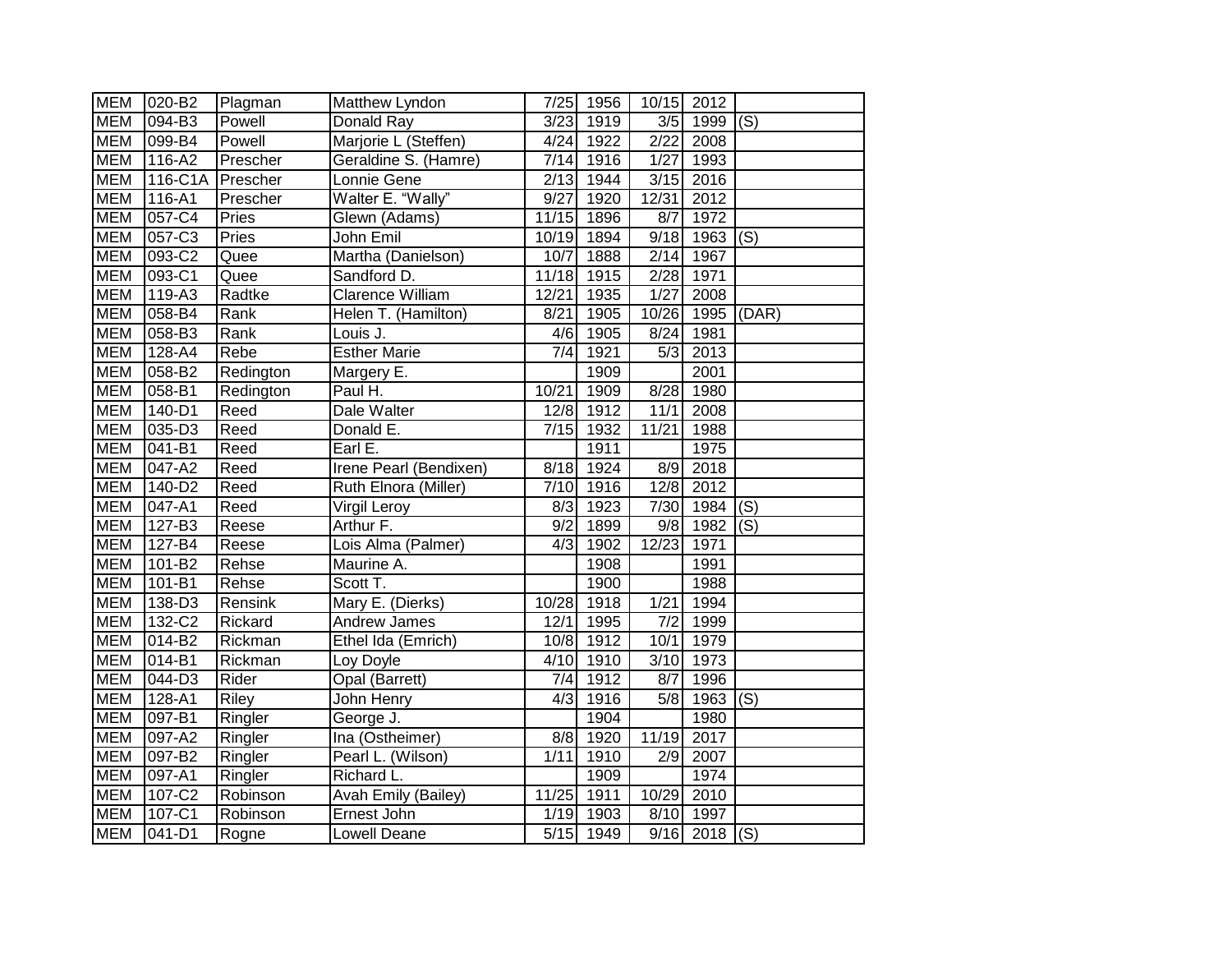| <b>MEM</b> | 017-C2     | Roush      | Carla L. (Frisby)               | 11/3             | 1900 | 10/8              | 1985 |                           |
|------------|------------|------------|---------------------------------|------------------|------|-------------------|------|---------------------------|
| <b>MEM</b> | 017-C1     | Roush      | Hubert E.                       | 9/10             | 1891 | 10/22             | 1983 | $\overline{(S)}$          |
| <b>MEM</b> | V88-B4     | Rubeck     | Jeannette L. (Johnson)          | 2/18             | 1946 | 1/23              | 2004 |                           |
| <b>MEM</b> | 088-B3     | Rusch      | Edward C.                       |                  | 1902 |                   | 1965 |                           |
| <b>MEM</b> | $088 - B4$ | Rusch      | Sophia M.                       |                  | 1908 |                   | 1995 |                           |
| <b>MEM</b> | 079-A3     | Sangl      | Elmer R.                        | 1/10             | 1903 | $10 - 11*$        | 1996 | *Burial date              |
| <b>MEM</b> | $079 - A1$ | Sangl      | Harry T.                        | 11/12            | 1900 | 5/11              | 1973 |                           |
| <b>MEM</b> | $118 - A3$ | Sangl      | John J.                         | 9/17             | 1912 | 4/13              | 1999 |                           |
| <b>MEM</b> | 118-A4     | Sangl      | Mary D.                         | 11/25            | 1913 | 10/8              | 1990 |                           |
| <b>MEM</b> | 079-A4     | Sangl      | Ruby Lois (Koons)               | 3/23             | 1911 | 1/13              | 2007 |                           |
| <b>MEM</b> | 057-D4     | Schaeffer  | Elizabeth Lorraine (Woolery     | 4/21             | 1910 | 10/29             | 1996 |                           |
| <b>MEM</b> | 057-D3     | Schaeffer  | <b>Wallace Henry</b>            | 1/1              | 1910 | $2 - 4*$          | 1997 | *Burial date              |
| <b>MEM</b> | 089-D3     | Schmitt    | Daryl P.                        | 9/2              | 1920 | 8/15              | 1985 |                           |
| <b>MEM</b> | V55-A4     | Schroeder  | Ruth Margaret (Keeler)          | 6/4              | 1924 | 4/25              | 2010 |                           |
| <b>MEM</b> | $V55 - A1$ | Schroeder  | Warren G.                       | 12/17            | 1914 | 9/5               | 1980 | (S)                       |
| <b>MEM</b> | $121 - A1$ | Schubert   | Donald George                   | 11/15            | 1916 | 6/17              | 1990 | $\overline{(\mathsf{S})}$ |
| <b>MEM</b> | $122 - A2$ | Schubert   | Helen J.                        | $\overline{3/2}$ | 1919 | 8/19              | 2008 |                           |
| <b>MEM</b> | 019-C1A    | Schuchert  | Margaret                        | 12/11            | 1916 | 4/11              | 2010 |                           |
| <b>MEM</b> | 019-C1     | Schuchert  | Richard R.                      | 9/10             | 1915 | 2/5               | 1999 | $\overline{(\mathsf{S})}$ |
| <b>MEM</b> | 023-B3     | Schuchert  | Todd J.                         | 9/30             | 1968 | 8/11              | 1982 |                           |
| <b>MEM</b> | 045-C1A    | Schwarting | Robert Lee "Rob"                | 1/25             | 1967 | 8/10              | 2018 |                           |
| <b>MEM</b> | 082-B2     | Sebby      | Phyllis Louise (Schutt)         | 9/25             | 1927 | 5/14              | 2000 |                           |
| <b>MEM</b> | 082-B1     | Sebby      | <b>Russell Vernon</b>           | 12/8             | 1921 | 7/29              | 2012 |                           |
| <b>MEM</b> | 133-C4     | Sedivy     | Ann (Reed)                      | $\overline{5/9}$ | 1937 | 4/9               | 2017 |                           |
| <b>MEM</b> | 133-C3     | Sedivy     | Harold G.                       | 9/16             | 1932 | $\overline{7/3}$  | 2000 | (S)                       |
| <b>MEM</b> | 096-C1     | Seely      | Ervin C.                        |                  | 1918 |                   | 1990 |                           |
| <b>MEM</b> | 096-A1     | Seely      | Frank                           | 9/8              | 1924 | $\overline{7/14}$ | 2009 |                           |
| <b>MEM</b> | 096-C2     | Seely      | Norma Lee (Whiting)             | 3/26             | 1923 | 9/3               | 2021 |                           |
| <b>MEM</b> | 103-C4     | Seiler     | <b>Cheryl Louise (Houchins)</b> | 11/18            | 1940 | 10/16             | 2002 |                           |
| <b>MEM</b> | 062-C1     | Seleen     | Dale Clarence                   | 4/12             | 1920 | $\sqrt{2/17}$     | 1974 | (S)                       |
| <b>MEM</b> | 014-D2     | Sheldon    | Sharon Lee (Vogel)              | 9/5              | 1940 | 10/10             | 1998 |                           |
| <b>MEM</b> | 014-D1     | Sheldon    | Verne E.                        | 11/29            | 1934 | 10/7              | 2009 |                           |
| <b>MEM</b> | $063 - A2$ | Shelton    | Beulah                          |                  | 1899 |                   | 1992 |                           |
| <b>MEM</b> | 063-A1     | Shelton    | Cecil E.                        |                  | 1900 |                   | 1966 |                           |
| <b>MEM</b> | 018-A3     | Shorey     | Charles "Chuck"                 | 2/18             | 1927 | 8/14              | 2009 |                           |
| <b>MEM</b> | 018-A4     | Shorey     | Lucile F.                       |                  | 1921 |                   | 1991 |                           |
| <b>MEM</b> | 085-A1     | Siefken    | George                          |                  | 1901 |                   | 2002 |                           |
| <b>MEM</b> | 085-A2     | Siefken    | Mary Kathleen (Montgomery       | 9/11             | 1904 | 2/1               | 1983 |                           |
| <b>MEM</b> | 086-B4     | Sievers    | V. Ruth (Gipner                 | 2/13             | 1942 | 8/22              | 1982 |                           |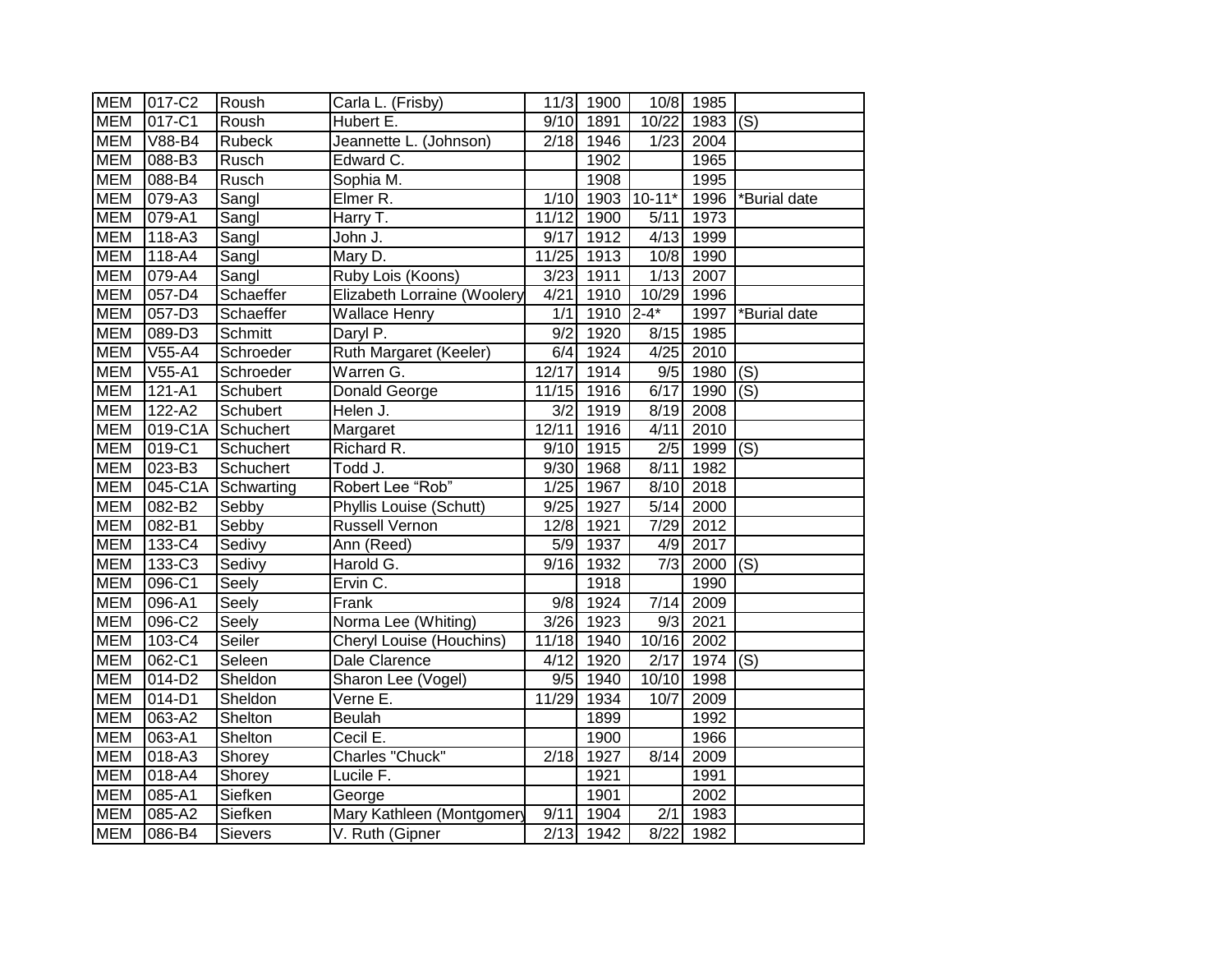| <b>MEM</b> | 033-D2                | Singer          | Alta Mae                      |       | 1910             |                  | 1989 |                           |
|------------|-----------------------|-----------------|-------------------------------|-------|------------------|------------------|------|---------------------------|
| <b>MEM</b> | 034-D4                | Singer          | Jesse Veach                   | 9/15  | 1895             | 1/26             | 1964 | (S)                       |
| <b>MEM</b> | 033-D1                | Singer          | Maurice L.                    |       | 1905             |                  | 1986 |                           |
| <b>MEM</b> | 033-D3                | Singer          | Sharon Nadine                 | 8/3   | 1941             | $\sqrt{2/22}$    | 2019 |                           |
| <b>MEM</b> | 034-D2                | Singer          | Velma                         | 5/18  | 1908             | 9/16             | 1963 |                           |
| <b>MEM</b> | 034-D1                | Singer          | Walter                        | 2/12  | 1903             | 7/13             | 1965 |                           |
| <b>MEM</b> | 127-D3                | Smith           | <b>Arthur Gene</b>            | 12/17 | 1919             | 6/19             | 1987 | $\overline{(\mathsf{S})}$ |
| <b>MEM</b> | 070-A4                | Smith           | Byron K.                      | 3/12  | $\frac{1}{1948}$ | 8/15             | 1972 |                           |
| <b>MEM</b> | 063-A3                | Smith           | Clell D.                      |       | 1918             |                  | 1965 |                           |
| <b>MEM</b> | $127 - D1$            | Smith           | Edna M.                       |       | 1899             |                  | 1982 |                           |
| <b>MEM</b> | 078-A2                | Smith           | Ella M.                       |       | 1899             |                  | 1993 |                           |
| <b>MEM</b> | 070-A3                | Smith           | Evelyn M.                     |       | 1919             |                  | 1983 |                           |
| <b>MEM</b> | 063-A4                | Smith           | Golda Y. (Walton)             |       | 1919             |                  | 1997 |                           |
| <b>MEM</b> | 127-D2                | Smith           | Lester F.                     |       | 1891             |                  | 1964 |                           |
| <b>MEM</b> | 078-A1                | Smith           | Percy F.                      |       | 1898             |                  | 1991 |                           |
| <b>MEM</b> | 070-A2                | Smith           | Vernon K.                     | 7/31  | 1915             | 10/18            | 1990 | (S)                       |
| <b>MEM</b> | 071-A4                | Sohn            | Amelia (Kuehl)                | 1/29  | 1910             | 2/15             | 1982 |                           |
| <b>MEM</b> | 071-A3                | Sohn            | Fred C.                       | 2/13  | 1902             | 8/19             | 1984 |                           |
| <b>MEM</b> | 064-D1                | Somers          | <b>Glen Leslie</b>            | 1/22  | 1927             | $\overline{7/8}$ | 2020 | (S)                       |
| <b>MEM</b> | 064-C4                | Somers          | Lois A. (Stegemann)           | 10/15 | 1931             | 10/2             | 1994 |                           |
| <b>MEM</b> | 065-A1                | Somers          | Michael                       | 7/22  | 1963             | 3/30             | 2021 |                           |
| <b>MEM</b> | 064-B1                | <b>Somers</b>   | Russell M.                    |       | 1961             |                  | 1979 |                           |
| <b>MEM</b> | 108-A1                | Sonnabend       | Alfred E.                     | 7/5   | 1904             | 6/17             | 1990 |                           |
| <b>MEM</b> | 108-A2                | Sonnabend       | Mae Viola (Blankenbert)       | 5/19  | 1906             | 8/8              | 1965 |                           |
| <b>MEM</b> | 034-A1A               | Sorensen        | Marilyn Sue (Lowry)           | 6/20  | 1939             | 8/5              | 2018 |                           |
| <b>MEM</b> | 034-A1                | Sorensen        | <b>Verland Fred</b>           | 7/31  | 1930             | 6/7              | 2015 |                           |
| <b>MEM</b> | 100-B2                | Speckmeier      | <b>Delores Maxine</b>         | 7/5   | 1920             | 5/16             | 2001 |                           |
| <b>MEM</b> | 100-B1                | Speckmeier      | William G. "Bill"             |       | 1916             |                  | 1989 |                           |
| <b>MEM</b> | 024-D1                | Stammer         | Lloyd Eldon                   | 9/17  | 1926             | 2/19             | 1999 | (S)                       |
| <b>MEM</b> | 024-D2                | Stammer         | Velda Jane (Caskey)           | 12/13 | 1925             | 6/26             | 1999 |                           |
| <b>MEM</b> | $\overline{048} - D1$ | Stanton         | Forrest W.                    |       | 1883             |                  | 1965 |                           |
| <b>MEM</b> | 048-D2                | Stanton         | Marie E.                      |       | 1887             |                  | 1970 |                           |
| <b>MEM</b> | 043-A1                | Stephenson      | <b>Clarence Milton</b>        | 1/2   | 1914             | 1/27             | 1992 | (S)                       |
| <b>MEM</b> | 043-A2                | Stephenson      | Helen Rae                     |       | 1918             |                  | 1967 |                           |
| <b>MEM</b> | 043-A3                | Stephenson      | Randall Lee                   | 9/10  | 1942             | 12/12            | 1965 | (S)                       |
| <b>MEM</b> | 044-C2                | Stetzel         | Marilyn Elizabeth (Christoffe | 12/12 | 1931             | 3/21             | 2018 |                           |
| <b>MEM</b> | 044-C1                | Stetzel         | Richard D.                    | 7/18  | 1925             | 6/13             | 2012 |                           |
| <b>MEM</b> | $023 - A1$            | <b>Stilwell</b> | John C.                       |       | 1911             |                  | 1972 |                           |
| <b>MEM</b> | 023-A2                | <b>Stilwell</b> | Mary M.                       |       | 1912             |                  | 1982 |                           |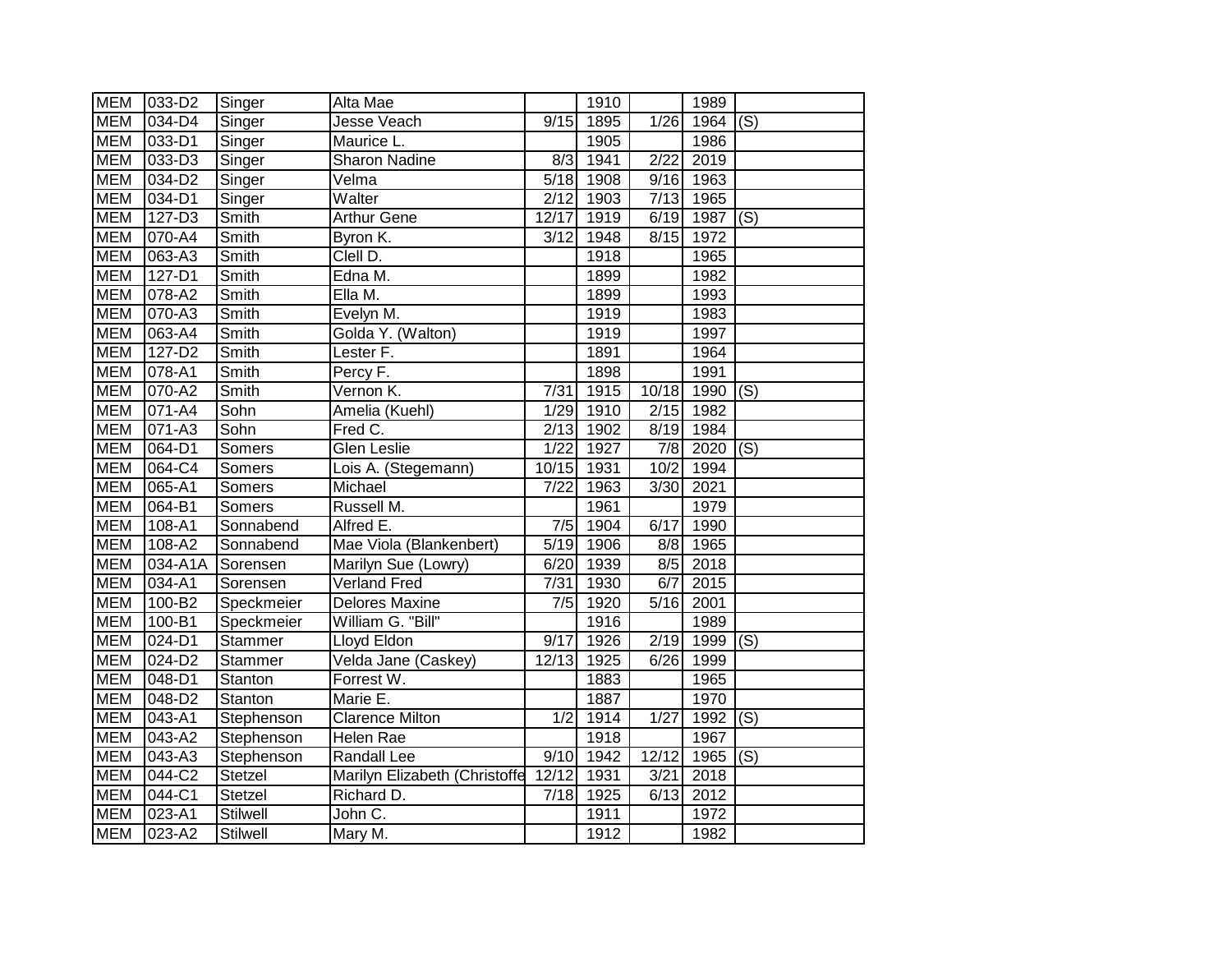| <b>MEM</b> | 023-A2A Stilwell     |                | Richard J.             |                   | 4/23 1937 | 1/21              | 1993      |                  |
|------------|----------------------|----------------|------------------------|-------------------|-----------|-------------------|-----------|------------------|
| <b>MEM</b> | 023-A1A              | Stilwell       | Robert                 | 12/20             | 1935      | 8/25              | 2014      |                  |
| <b>MEM</b> | 095-B3               | Stinogel       | Edna Myrtle            | 1/1               | 1897      | 5/9               | 1979      |                  |
| <b>MEM</b> | 094-A1               | Stinogel       | J. Gilbert             | 12/27             | 1892      | 12/20             | 1970      |                  |
| <b>MEM</b> | $\overline{094}$ -A2 | Stinogel       | Leloa M.               | 3/25              | 1898      | $\overline{2/4}$  | 1966      |                  |
| <b>MEM</b> | V55-C4               | <b>Stoffel</b> | Amanda (Ahrens)        | 2/2               | 1904      | 1/19              | 1994      |                  |
| <b>MEM</b> | V55-C3               | Stoffel        | Herman M.              | 6/30              | 1921      | 11/7              | 1998      | (S)              |
| <b>MEM</b> | $V56-C2$             | Stover         | Audrey May (White)     | 5/20              | 1929      | $\sqrt{2/28}$     | 2013      |                  |
| <b>MEM</b> | V56-C1               | Stover         | Eugene                 | 5/20              | 1929      | 5/15              | 2010      |                  |
| <b>MEM</b> | 108-D4               | <b>Stuart</b>  | Lois                   |                   | 1916      |                   | 1974      |                  |
| <b>MEM</b> | 108-D3               | <b>Stuart</b>  | Paul                   | 4/27              | 1917      | 6/29              | 2001      | (S)              |
| <b>MEM</b> | 044-D1               | Tatman         | Charles T.             | 6/12              | 1902      | 12/28             | 1992      |                  |
| <b>MEM</b> | 044-D2               | Tatman         | Marjorie V.            |                   | 1900      |                   | 2002      |                  |
| <b>MEM</b> | 069-B4A              | Taylor         | Alice                  | 9/21              | 1922      | 5/17              | 2015      |                  |
| <b>MEM</b> | 069-B2               | Taylor         | Carol Ann (Cuklanz)    | 6/21              | 1949      | 2/11              | 2007      |                  |
| <b>MEM</b> | 069-B4               | Taylor         | Dale                   | 1/4               | 1921      | 4/8               | 1998      |                  |
| <b>MEM</b> | 069-B3               | Taylor         | <b>Ronald Dale</b>     | 3/24              | 1948      | 8/21              | 1969      |                  |
| <b>MEM</b> | $021 - A2$           | Tenney         | Dorothy                | 7/2               | 1936      | 1/23              | 2006      |                  |
| <b>MEM</b> | 021-A1               | Tenney         | Lakin Van              | $\overline{2/2}$  | 1931      | 11/4              | 1994      | $\overline{(S)}$ |
| <b>MEM</b> | 094-D4               | Thompson       | Alta Claire (Harrison) | 6/28              | 1918      | 8/24              | 2009      | Ollie"           |
| <b>MEM</b> | 047-D2               | Thompson       | Betty L.               | 4/25              | 1925      | 1/16              | 2004      |                  |
| <b>MEM</b> | 094-D3               | Thompson       | <b>Charles Dale</b>    | 9/11              | 1917      | $\overline{1/7}$  | 1999      | (S)              |
| <b>MEM</b> | 047-D1               | Thompson       | Floyd A.               | $11/5$            | 1916      | 1/24              | 1993      | (S)              |
| <b>MEM</b> | 027-B2               | Thompson       | Mildred                | 6/21              | 1910      | 1/31              | 2009      |                  |
| <b>MEM</b> | 027-B1               | Thompson       | Tenis S.               |                   | 1906      |                   | 1975      |                  |
| <b>MEM</b> | 080-B4               | Thon           | Marie Ellen (Sathre)   | 9/25              | 1908      | 11/28             | 1987      |                  |
| <b>MEM</b> | 023-D2               | Thoreson       | Elaine E.              |                   | 1917      |                   | 1982      |                  |
| <b>MEM</b> | 023-D1               | Thoreson       | Goodwin C.             | 12/4              | 1913      | 9/11              | 1982      | (S)              |
| <b>MEM</b> | 117-D2               | Thuirer        | Thelma J. (Lighter)    | 12/12             | 1919      | 8/24              | 1990      |                  |
| <b>MEM</b> | $018 - B2$           | <b>Tietz</b>   | Clara (Gramenz)        | 12/22             | 1914      | $\overline{5/10}$ | 2008      |                  |
| <b>MEM</b> | 018-B1               | <b>Tietz</b>   | Raymond H.             |                   | 1914      |                   | 1985      |                  |
| <b>MEM</b> | 067-B4               | Trojahn        | Ella H.                | 2/24              | 1901      | 7/27              | 1988      |                  |
| <b>MEM</b> | 067-B3               | Trojahn        | John                   | 7/27              | 1892      | $\overline{5/22}$ | 1976      | (S)              |
| <b>MEM</b> | 069-A2               | Trojahn        | Nancy Jo (Roskens)     | 7/11              | 1963      | 11/21             | 2020      |                  |
| <b>MEM</b> | 069-A3               | Trojahn        | Orlin John             | 10/14             | 1935      | 8/16              | 2012      |                  |
| <b>MEM</b> | 044-A3               | Tryon          | Gerald L.              | 12/7              | 1919      | 1/30              | 1999      | (S)              |
| <b>MEM</b> | 044-A4               | Tryon          | Margaret M.            | $\overline{2}/27$ | 1921      | 5/10              | 2001      |                  |
| <b>MEM</b> | 118-C3               | Ukasick        | Mike S.                | 4/7               | 1910      | 4/6               | 1990      |                  |
| <b>MEM</b> | 078-C2               | Untiedt        | Lois (Kuehl)           | 9/7               | 1924      |                   | 4/10 2014 |                  |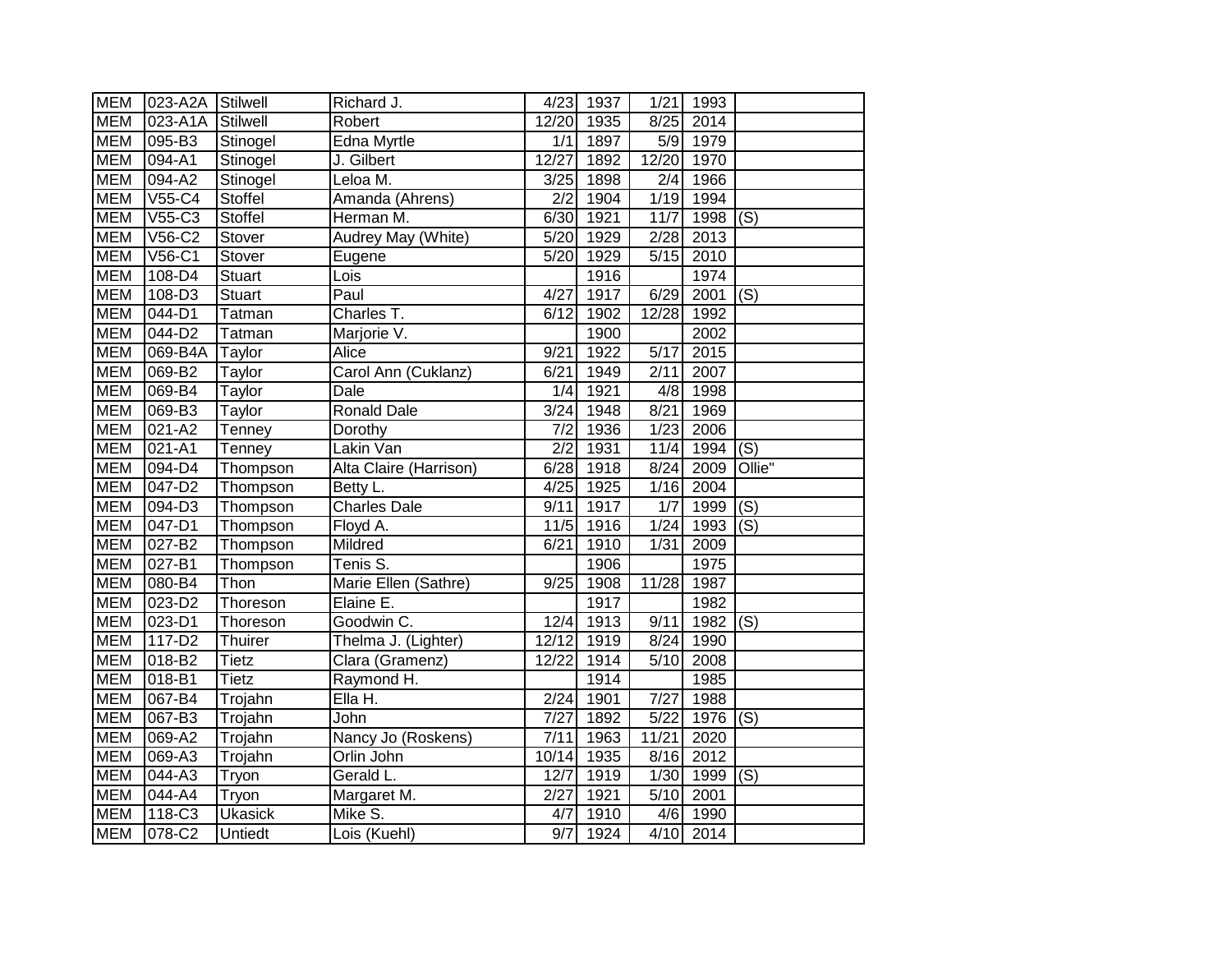| <b>MEM</b> | 068-B3                | Valentine                  | Lillian (Bahl)                      |                  | 12/17 1905 | 2/14              | 1998 |                        |
|------------|-----------------------|----------------------------|-------------------------------------|------------------|------------|-------------------|------|------------------------|
| <b>MEM</b> | 027-C1                | Van Dyk                    | Gerrit                              | 9/11             | 1873       | 11/24             | 1964 |                        |
| <b>MEM</b> | 027-C2                | Van Dyk                    | Lena                                | 6/14             | 1883       | 2/24              | 1963 |                        |
| <b>MEM</b> | 073-B1                | Van Dyke                   | Garrett J.                          |                  | 1921       |                   | 1991 |                        |
| <b>MEM</b> | 073-B2                | Van Dyke                   | Percella M.                         |                  | 1925       |                   | 2002 |                        |
| <b>MEM</b> | 068-A2                |                            | Vander Woude Magdaline W. (Kreykes) | 3/29             | 1912       | 12/5              | 2007 | $\overline{('Madge')}$ |
| <b>MEM</b> | 068-A3                | Vander Woude Pamela Ryan   |                                     |                  |            | 3/14              | 2010 |                        |
| <b>MEM</b> | 068-A1                | VanderWoude                | Richard M.                          |                  | 1911       |                   | 1998 |                        |
| <b>MEM</b> | 003-B2                | Ver Hoef                   | Bertha E.                           |                  | 1915       |                   | 1981 |                        |
| <b>MEM</b> | 003-B1                | Ver Hoef                   | Percy C.                            |                  | 1905       |                   | 1978 |                        |
| <b>MEM</b> | 081-C2                | Verschoor                  | Cynthia N. (Rowenhorst)             | 9/25             | 1909       | 2/25              | 1999 |                        |
| <b>MEM</b> | 081-C1                | Verschoor                  | Joseph D.                           | 7/20             | 1912       | 1/28              | 1981 | (S)                    |
| <b>MEM</b> | 047-C1                | Vetter                     | Leslie William                      | 11/17            | 1919       | 10/5              | 1987 | (S)                    |
| <b>MEM</b> | 047-C3                | Vetter                     | Lyle L.                             | 10/1             | 1951       | 6/10              | 1972 |                        |
| <b>MEM</b> | 019-C3                | Vodraska                   | Benjamin W.                         | 8/29             | 1907       | 3/16              | 1984 |                        |
| <b>MEM</b> | 019-D1                | Vodraska                   | Jodell Rae "Jody"                   | 5/11             | 1958       | 12/29             | 1979 |                        |
| <b>MEM</b> | 019-C4                | Vodraska                   | Vera E. (Roscow)                    | 5/6              | 1918       | 4/19              | 1981 |                        |
| <b>MEM</b> | 079-D2                | Voigt                      | Emma O.                             |                  | 1891       |                   | 1984 |                        |
| <b>MEM</b> | 125-C2                | $\overline{\text{Vo}}$ igt | Greta Grace (Stueve)                | 2/12             | 1930       | 12/7              | 2004 |                        |
| <b>MEM</b> | 079-D1                | Voigt                      | <b>Karl Frederick</b>               | 6/19             | 1897       | 9/30              | 1976 | (S)                    |
| <b>MEM</b> | 125-C1                | Voigt                      | <b>Steven Charles</b>               | 3/29             | 1951       | 2/11              | 2013 |                        |
| <b>MEM</b> | 027-D2                | Vos                        | Jennie Ellen (Jesperson)            | 7/29             | 1930       | 7/29              | 2016 |                        |
| <b>MEM</b> | 027-D1                | Vos                        | <b>Nick</b>                         | 4/21             | 1925       | $\overline{3/7}$  | 2017 |                        |
| <b>MEM</b> | 078-D2                | Voss                       | Ellen Mae (Jansen)                  | 9/17             | 1926       | $\overline{5/7}$  | 2013 |                        |
| <b>MEM</b> | 078-D1                | Voss                       | Vernon Rudolph                      | 5/30             | 1925       | 6/18              | 2017 | $\overline{S}(s)$      |
| <b>MEM</b> | 099-A1                | Wahl                       | Carold Gene                         | 10/20            | 1934       | $\sqrt{2/15}$     | 2019 |                        |
| <b>MEM</b> | 100-B3                | Wahl                       | John Lee                            | 4/18             | 1937       | 8/22              | 1973 | (S)                    |
| <b>MEM</b> | 099-A2                | Wahl                       | Susan Jane (Rol)                    | 6/29             | 1946       | $\overline{5/12}$ | 2013 |                        |
| <b>MEM</b> | 044-A1                | Walenta                    | Edward A.                           | $\overline{3/2}$ | 1895       | 10/8              | 1974 | (S)                    |
| <b>MEM</b> | $\overline{044}$ -A2  | Walenta                    | Eva Mary (Rocksien)                 | 3/26             | 1900       | $\frac{1}{5}{25}$ | 1967 |                        |
| <b>MEM</b> | 121-B2                | Walker                     | Lucille Lydia (Baumbach)            | 6/10             | 1923       | 6/18              | 2007 |                        |
| <b>MEM</b> | $\overline{017} - D1$ | Walrath                    | Agustus L. "Gus"                    |                  | 1882       |                   | 1986 |                        |
| <b>MEM</b> | $121 - C1$            | Watkins                    | Alice K. (Morris)                   |                  | 1909       |                   | 1986 |                        |
| <b>MEM</b> | 121-C2                | Watkins                    | Clifford C.                         | 12/20            | 1901       | 9/23              | 1994 |                        |
| <b>MEM</b> | 036-C2                | Watts                      | Arlene Faye (Keifer)                | 4/27             | 1924       | 2/13              | 1985 |                        |
| <b>MEM</b> | 036-C1                | Watts                      | James Ray                           | 7/12             | 1920       | $\sqrt{2/27}$     | 1994 | (S)                    |
| <b>MEM</b> | 080-D1                | Weaver                     | <b>Clifford Glen</b>                | 9/8              | 1920       | 3/6               | 2010 | (S)                    |
| <b>MEM</b> | 080-D2                | Weaver                     | Sylvia Helen                        | 3/30             | 1929       | 7/13              | 1996 |                        |
| <b>MEM</b> | 055-D3                | Webb                       | G. Lawrence                         | 11/6             | 1881       | 10/23             | 1968 |                        |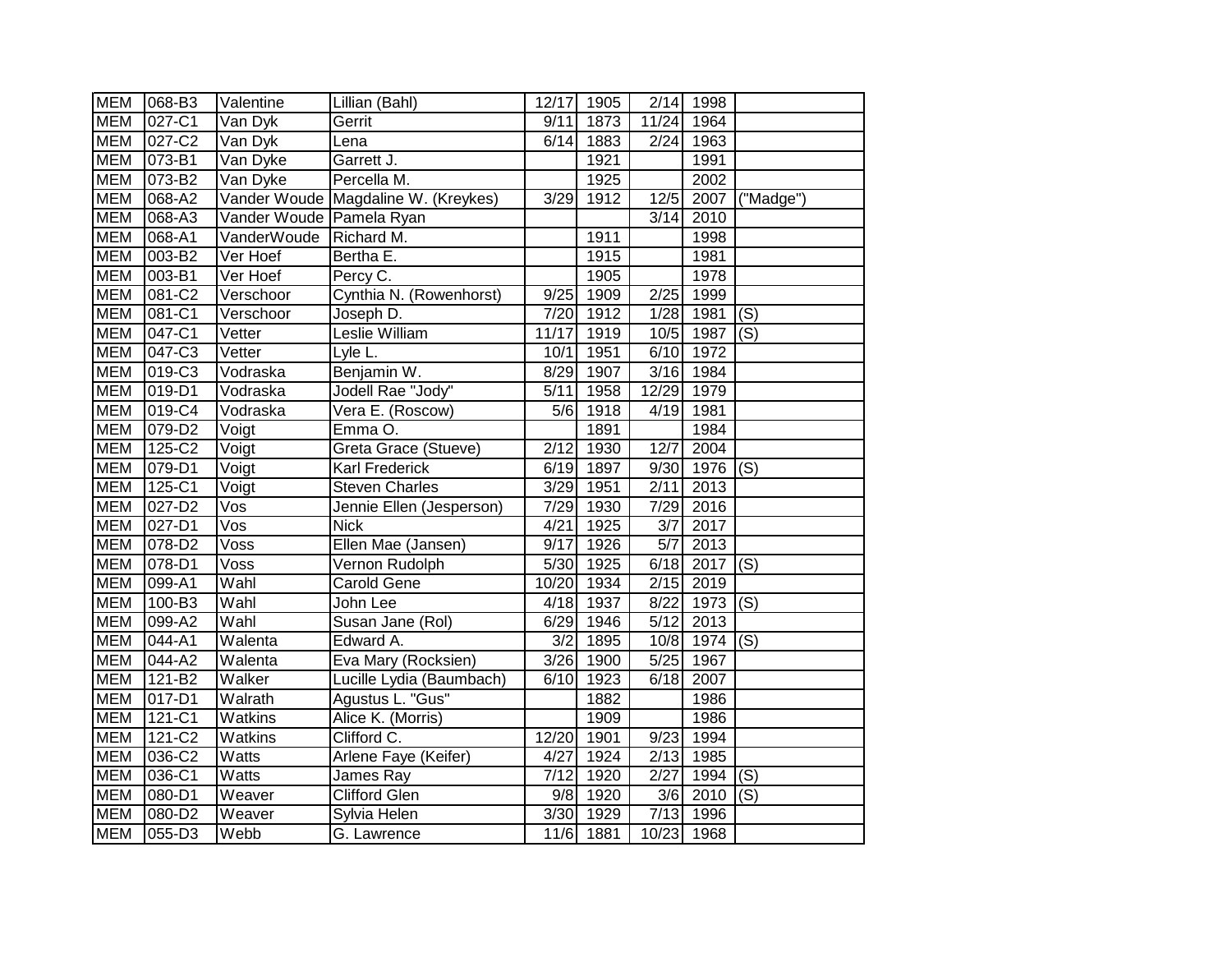| <b>MEM</b> | 055-D4              | Webb                            | Jessie Luella (Thompson) | 7/21  | 1879              |                   | 6/19 1963 |                   |
|------------|---------------------|---------------------------------|--------------------------|-------|-------------------|-------------------|-----------|-------------------|
| <b>MEM</b> | 054-C1              | Webb                            | L. Wayne                 | 2/4   | $\overline{19}12$ | 11/17             | 1964      |                   |
| <b>MEM</b> | 055-B3              | Webb                            | Russell                  | 10/20 | 1941              | 10/10             | 2015      |                   |
| <b>MEM</b> | 067-B1              | Wedeking                        | Ernest F.                | 6/21  | 1898              | 7/28              | 1979      | (S)               |
| <b>MEM</b> | 050-D1              | Wedeking                        | Herman Dale              | 6/15  | 1931              | $\overline{1/2}$  | 2008      |                   |
| <b>MEM</b> | 067-B2              | $\overline{\mathsf{W}}$ edeking | Lucile M.                | 8/18  | 1906              | 1/30              | 1963      |                   |
| <b>MEM</b> | 080-C2              | Wehrspann                       | Carmen M. (Hesse)        | 4/6   | 1916              | 1/6               | 2014      |                   |
| <b>MEM</b> | 080-C1              | Wehrspann                       | Rev. Elmer John          | 12/12 | 1912              | 10/19             | 1998      |                   |
| <b>MEM</b> | 136-C2              | Wells                           | Arlene Norma (Guritz)    | 9/16  | 1924              | 6/28              | 2017      |                   |
| <b>MEM</b> | 123-A4              | Wells                           | Ida Caroline (Omvig)     | 11/15 | 1897              | 7/27              | 1968      |                   |
| <b>MEM</b> | 123-A3              | Wells                           | Nile H.                  | 2/2   | 1894              | $\overline{7/15}$ | 1970      | (S)               |
| <b>MEM</b> | 136-C1              | Wells                           | <b>Walter Clyde</b>      | 9/6   | 1921              | 11/19             | 1996      | (S)               |
| <b>MEM</b> | 122-A4              | Werner                          | Erma (Oelke)             | 8/28  | 1920              | 1/11              | 2015      |                   |
| <b>MEM</b> | 122-A3              | Werner                          | Harry E.                 | 7/26  | 1916              | 1/18              | 1994      | (S)               |
| <b>MEM</b> | 058-D1              | Whaley                          | <b>Howard Thomas</b>     | 6/6   | 1908              | 3/31              | 1984      |                   |
| <b>MEM</b> | 084-B3              | <b>Wicks</b>                    | <b>Chester Alonzo</b>    | 8/12  | 1910              | 2/24              | 1972      |                   |
| <b>MEM</b> | 084-B4              | <b>Wicks</b>                    | Luree Edna (Cunningham)  | 10/9  | 1905              | 3/29              | 2002      |                   |
| <b>MEM</b> | 107-B3              | Wieck                           | <b>Frederick Julius</b>  | 10/7  | 1909              | $\overline{9/2}$  | 1994      |                   |
| <b>MEM</b> | 107-B4              | Wieck                           | Miriam C.E. (Fischer)    | 8/29  | 1916              | 9/3               | 1984      |                   |
|            |                     |                                 |                          |       |                   |                   |           |                   |
| <b>MEM</b> | 085-C2              | Willard                         | Dorothy Myrtle (Schwemm) | 7/11  | 1917              | 11/29             | 1998      |                   |
| <b>MEM</b> | 085-C1              | Willard                         | Frank Sandmire           | 5/24  | 1912              | $10-7*$           | 1995      | *Burial date      |
| <b>MEM</b> | 083-D4              | Williams                        | Estelle M. (Wicks)       | 2/12  | 1915              | 7/21              | 1996      |                   |
| <b>MEM</b> | 083-D3              | Williams                        | Raymond E.               |       | 1911              |                   | 1972      |                   |
| <b>MEM</b> | 082-D1              | Williams                        | Roger R.                 | 10/7  | 1949              | 10/7              | 2002      | (S)               |
| <b>MEM</b> | 104-A2              | Wilson                          | Clara M.                 |       | 1915              |                   | 1983      |                   |
| <b>MEM</b> | 064-A4              | Wilson                          | Dean Rae (Lambert)       | 5/29  | 1953              | 7/5               | 1998      |                   |
| <b>MEM</b> | 041-D3              | Wilson                          | Donald Raymond           | 11/3  | 1914              | 11/20             | 1981      | (S)               |
| <b>MEM</b> | 103-B4              | Wilson                          | Harold Laverne           | 1/2   | 1921              | 4/27              | 1977      | (S)               |
| <b>MEM</b> | 104-A1              | Wilson                          | Katie (Albertson)        | 5/4   | 1910              | 5/4               | 1990      |                   |
| <b>MEM</b> | 041-B4              | Wilson                          | Mabel Luella (Trosin)    | 6/19  | 1917              | $\overline{9/7}$  | 1983      |                   |
| <b>MEM</b> | $\overline{041-DA}$ | Wilson                          | Nedra Louise (Craig)     | 8/31  | 1919              | 7/8               | 1992      |                   |
| <b>MEM</b> | $\overline{041-B3}$ | Wilson                          | <b>Richard Floyd</b>     | 3/31  | 1916              | 9/6               | 2002      |                   |
| <b>MEM</b> | 040-B2              | Wittler                         | Bernice S.               |       | 1917              |                   | 1992      |                   |
| <b>MEM</b> | 040-B1              | Wittler                         | Elmer C.                 |       | 1914              |                   | 2003      |                   |
| <b>MEM</b> | 040-B4              | Wittler                         | Jeffrey Russel           | 9/4   | 1987              | 10/9              | 2010      |                   |
| <b>MEM</b> | 040-B3              | Wittler                         | Roger Thomas             | 6/28  | 1943              | 11/24             | 1990      | $\overline{S}(s)$ |
| <b>MEM</b> | 080-A1              | Wolf                            | Lee A.                   | 5/4   | 1929              | 6/16              | 1986      |                   |
| <b>MEM</b> | 087-D1              | Wolfram                         | James T., Rev.           | 1/4   | 1924              | 9/4               | 2014      |                   |